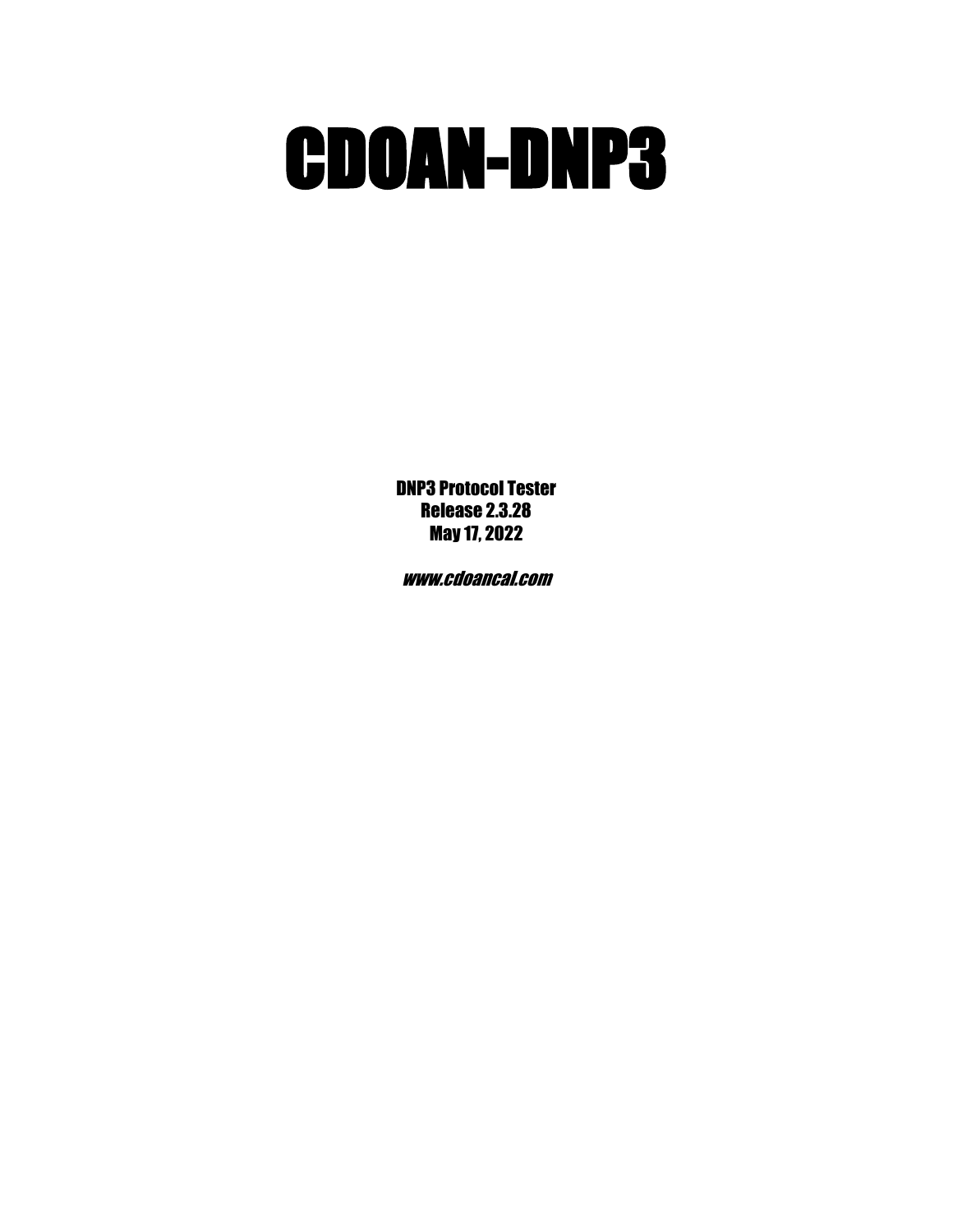T P I L B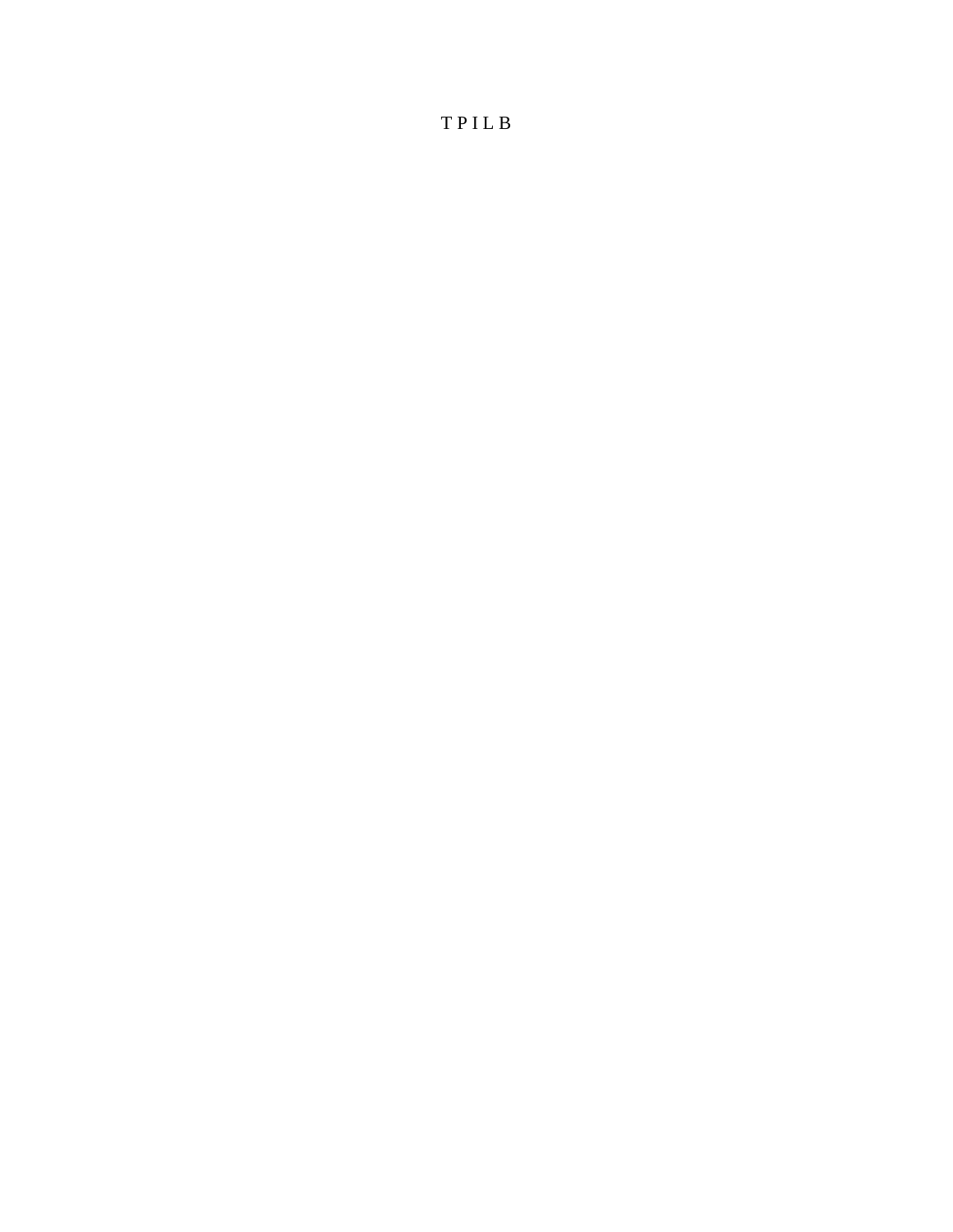# Contents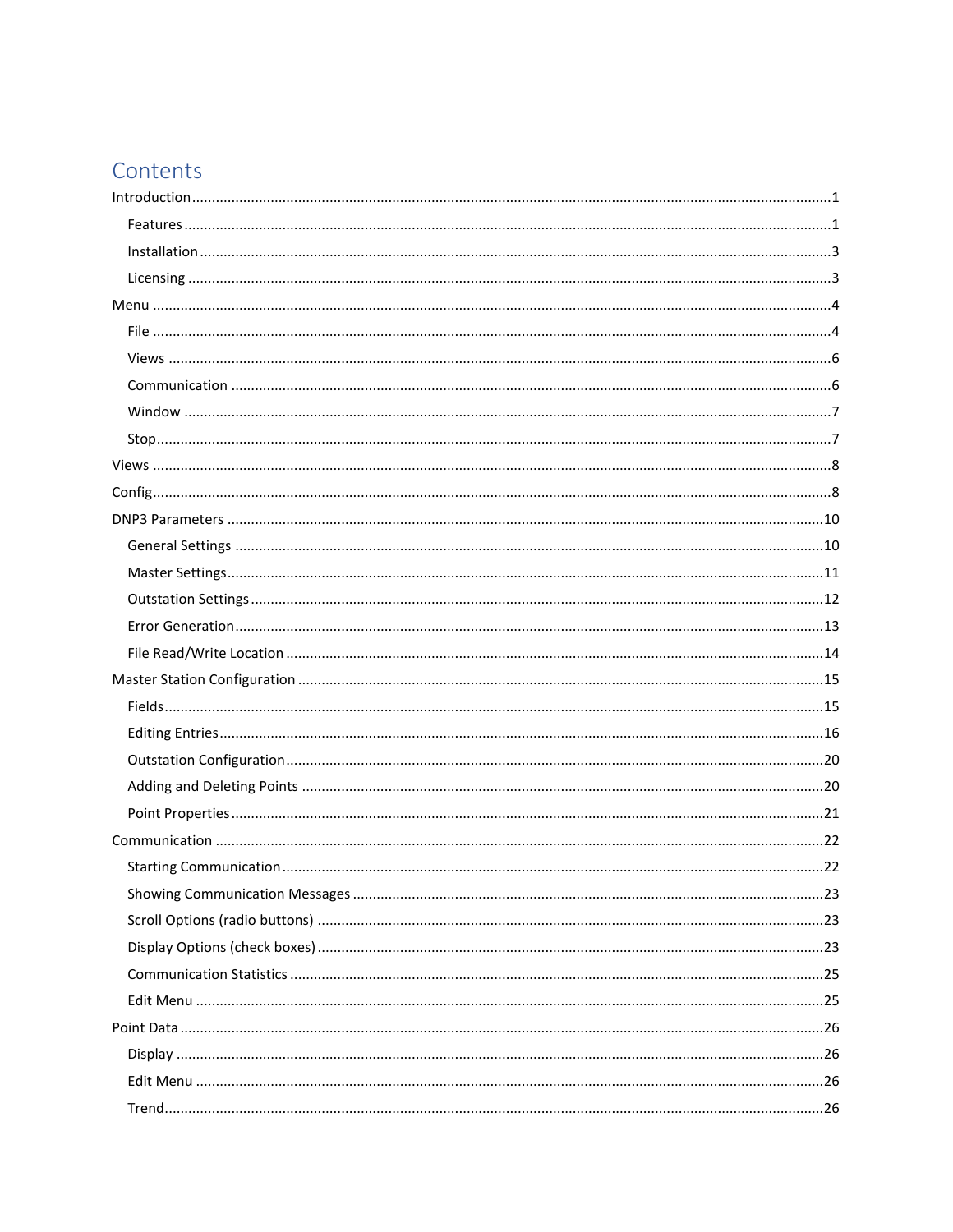| Adding Point Names, Binary State Descriptions, and Analog Engineering Units Information 26 |  |
|--------------------------------------------------------------------------------------------|--|
|                                                                                            |  |
|                                                                                            |  |
|                                                                                            |  |
|                                                                                            |  |
|                                                                                            |  |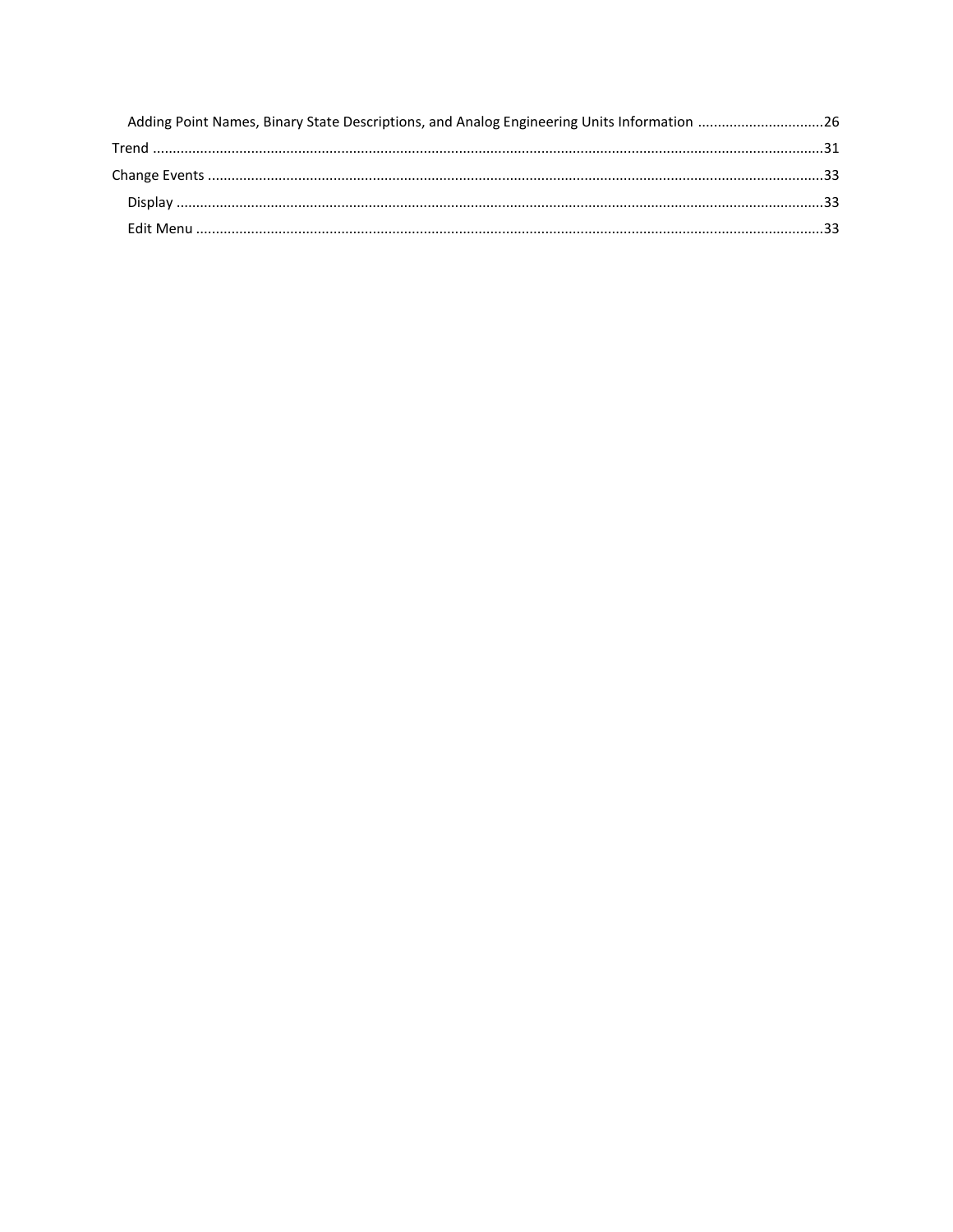# <span id="page-4-0"></span>Introduction

## <span id="page-4-1"></span>Features

CDOAN-DNP3 is a Windows-based program designed to generate, capture, and test communication with DNP3 protocol devices. Release 2.3.12 on 1-July-2021 supports the following functions:

## **Media**

- Serial
- TCP/IP
- UDP/IP (options for broadcast only or all messages)
- Dual-Endpoint

## **Operational Modes**

- Listen on communication between active master and outstation devices
- Operate as a master in communication to up to ten outstation devices
- Operate as one to ten outstations in communication to a master
- Interpret all data messages, correlating interpreted information with message octets
- Solicited and unsolicited operation

## **Subset Level**

- Can constrain outstation operation to subset level 1, 2, 3 specifications
- Can operate as a single-frame response outstation that does not support events
- Or can remove all subset level restrictions

## **Transmission Errors**

• Ability in inject selected DNP3 protocol errors into message transmission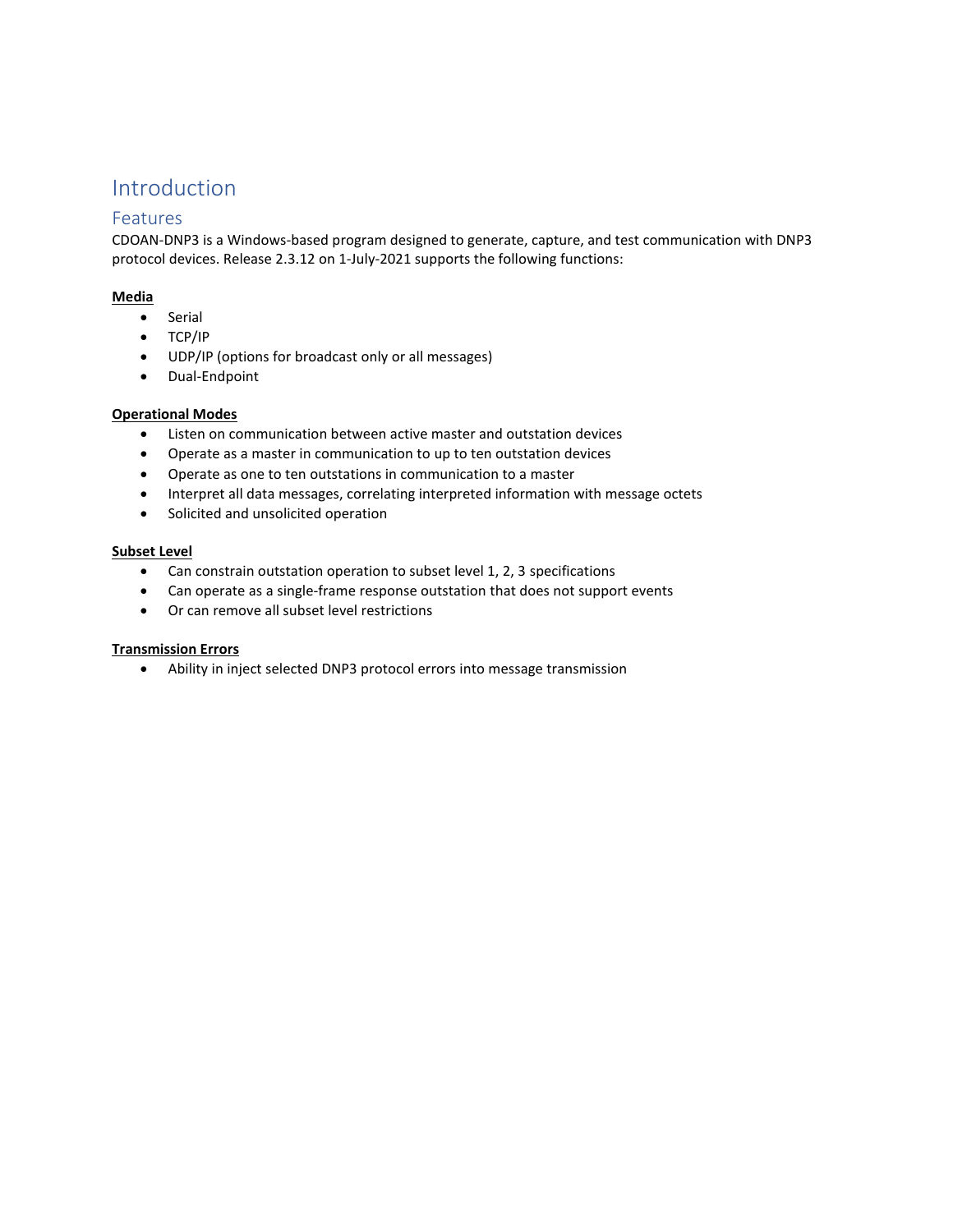#### **DNP3 Protocol Support**

|                                                                    | <b>DNP3 Protocol Support</b>                                    |                                                                                      |  |  |  |  |
|--------------------------------------------------------------------|-----------------------------------------------------------------|--------------------------------------------------------------------------------------|--|--|--|--|
| <b>Data Link and</b><br><b>Transport Layer</b><br><b>Functions</b> | All                                                             |                                                                                      |  |  |  |  |
| <b>Application</b>                                                 | Data                                                            | Read, Write, Response, Unsolicited Response                                          |  |  |  |  |
| <b>Function Codes</b>                                              | Counters                                                        | Freeze, Freeze and Clear, Freeze At Time (broadcast and not)                         |  |  |  |  |
|                                                                    | Controls                                                        | Select, Operate, Direct (normal and no response)                                     |  |  |  |  |
|                                                                    | <b>Time</b>                                                     | Non-Lan and LAN time sync                                                            |  |  |  |  |
|                                                                    | Unsolicited<br><b>Enabled and Disable, Unsolicited Response</b> |                                                                                      |  |  |  |  |
|                                                                    | Open, Close, Delete, Read, Write, File Info<br><b>File</b>      |                                                                                      |  |  |  |  |
|                                                                    | Other<br><b>Assign Class</b>                                    |                                                                                      |  |  |  |  |
| <b>Object Groups</b>                                               | Information                                                     | Device attributes                                                                    |  |  |  |  |
|                                                                    | Data                                                            | Analog, Binary, Double, Counters, Frozen Counters (static and<br>events), Class Data |  |  |  |  |
|                                                                    | Control                                                         | Binary and analog outputs, binary output status, analog output<br>status             |  |  |  |  |
|                                                                    | Time                                                            | Relative time for events, absolute time for synchronization                          |  |  |  |  |
|                                                                    | Other                                                           | Analog deadbands, File controls                                                      |  |  |  |  |
|                                                                    | Secure Authentication                                           | Parsed for display only                                                              |  |  |  |  |

#### **Views**

- *DNP3*
	- $\circ$  Checkboxes to control default DNP3 features (such as request and response variations)
	- o Configuration control over automatic error generation

#### • *Master Configuration*

- o Support communication with up to 10 outstations
- o Configure messages for transmission
- o Set properties such as object group, variation, and qualifier
- o Ability to combine multiple requests in a single transmission (such a read analog and binary)

#### • *Outstation Configuration*

- o Define point configuration for up to 10 outstations
- o Point Modeling: analog and binary value changes, counter "counting"
- o Automatic event generation

#### • *Communication Messages*

- o Shows all master and outstation messages
- o Correlates interpreted data to message octet values
- o Complies communication statistics
- o Save to/restore from text files
- o Print
- $\circ$  Load files generated by programs from other companies such as PCAP files (and others)
- *Point Tabular*
	- o Display of input and output points, showing input data and control actions
	- $\circ$  Ability to add point names, binary point state names, and analog engineering units information
	- o Ability to select point for trending
	- o Print
- *Change Events* list of events objects reported from an outstation
- **Trend** (graph) of data for up to 4 selected points over a 1-hour period
- Ability to undock windows for personalized screen layout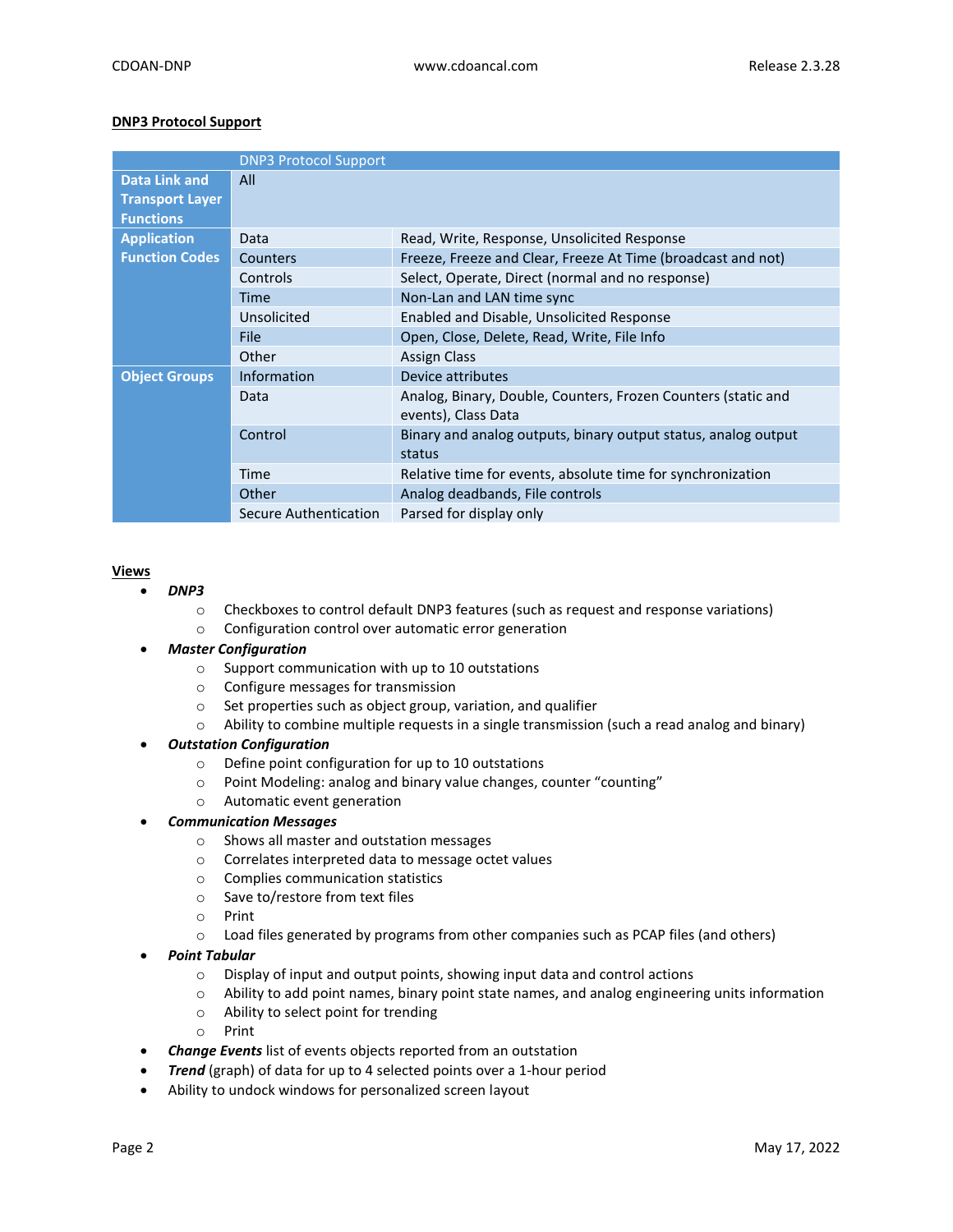## <span id="page-6-0"></span>Installation

CDOAN-DNP3 is installed from a single setup file called CDOAN-DNP3-setup.exe. it is digitally signed to CDOAN.

## <span id="page-6-1"></span>Licensing

CDOAN-DNP3 is licensed is two ways:

- License code installed on a PC based on hardware in the PC. This licensing form limits operation to the specific PC on which the license is installed. These licenses cannot be transferred to another computer.
- License code installed on a (customer provided) USB flash drive based on characteristics of that drive. Most (but not all) USB flash drives contain enough information to store a license file. A license installed on a USB drive enables operation on any PC in which the USB drive is installed. That is, a USB drive-based license allows operation on any PC, but only one at a time.

The CDOAN-DNP3 startup screen shows active license information and contains a target to request a license from CDOAN.

- If you want a USB flash drive-based license, insert that drive into a USB port before starting this process
- Select the *Request License* target
- The application searches for a USB flash drive that contains enough characteristics to store a license. If one is found, a prompt is issued asking if that drive should be used. If more than one USB drive is inserted, only the first applicable USB flash drive is presented. Trial licenses cannot be installed on a USB drive, only permanent licenses can.
- Enter all requested data including the license type. A trial, available for free, operates for two-weeks
- The resulting license request information is saved to a "txt" file
- Email this file to [cdoancal@gmail.com](mailto:cdoancal@gmail.com)
- A license "txt" file will be sent by return Email
- Restart CDOAN-DNP3 and select the *Load License From File* target. If the license is to be installed on a USB flash drive, remove all other flash drives and insert the target drive before loading the license.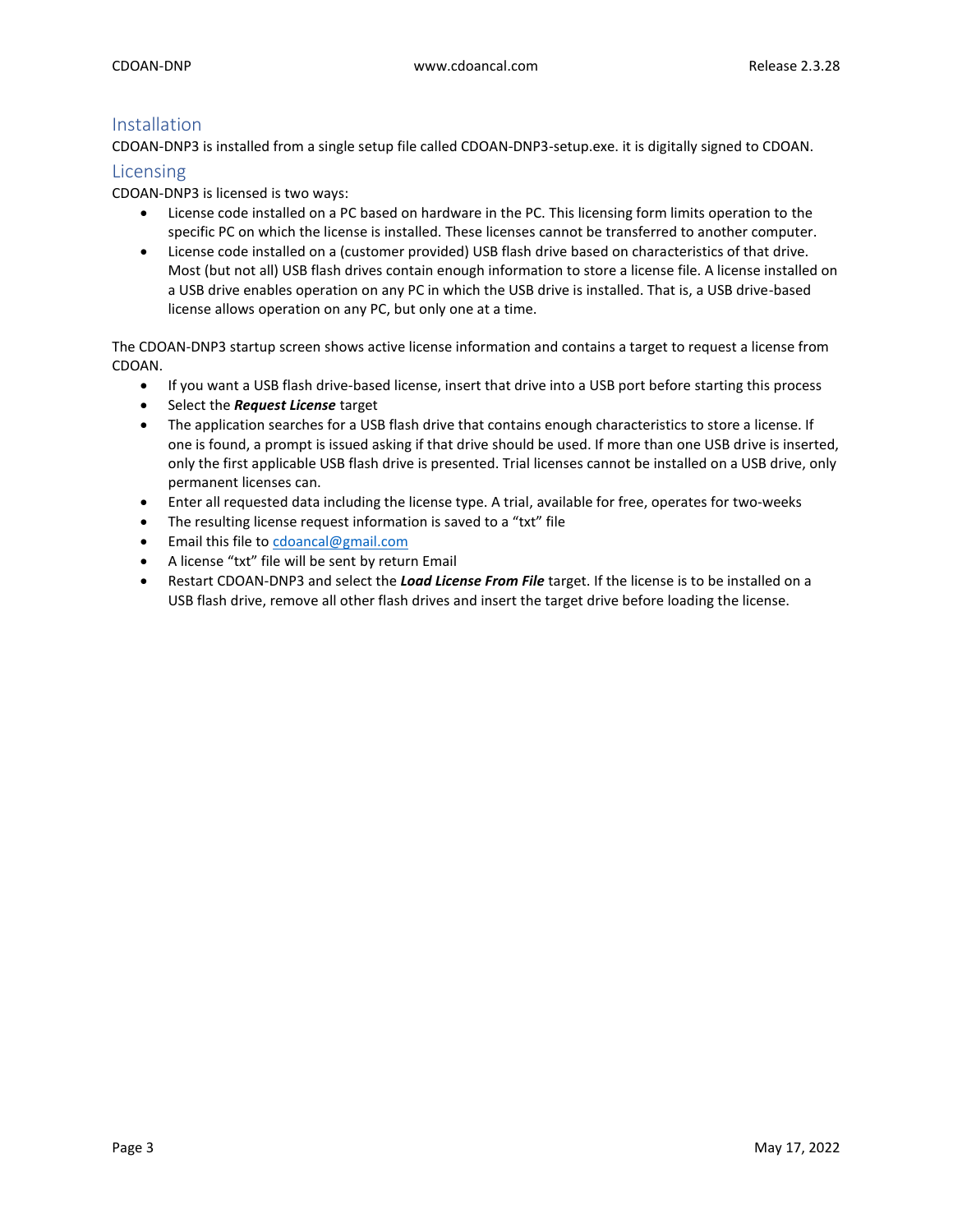## <span id="page-7-0"></span>Menu

The main menu contains five pull-down lists.

## <span id="page-7-1"></span>File

| File<br>Open<br>Save<br>Save As<br>New<br>Print                                | ▶ |                                                |
|--------------------------------------------------------------------------------|---|------------------------------------------------|
| Exit<br>Messages File                                                          | ٠ | <b>Specify Name</b>                            |
| Import<br>C:\Temp\x.cdn<br>C:\Temp\status test.cdn<br>C:\Cdoan\Licenses\jv.cdn | ▶ | Load<br>Enable<br><b>Save Current Contents</b> |

#### **CDOAN Configuration File**

- Save and Save-As to save a file
- Open to open any configuration file
- Any file name at the bottom to open one of the most recent three saved files

#### **Print**

• The print option allows printing of the Messages, Change Events, or Point Values view.

| <b>Change Events</b> |
|----------------------|
| Point Tabular        |

**Messages File** is used to save messages processed in an active communication session and reload them later

• **Specify name** 

Defines the name of a messages file. Saving can be enabled and disabled from the *Communication Messages* view. When enabled, messages are saved to the file name specified

• **Load** 

Loads messages from a previously saved file

• **Enable**

Toggle to enable or disable CDOAN-DNP3 to write messages to the messages file. Writing is enabled automatically when a new name is specified. It can be disabled and reenabled here, or from the *Save Messages* check-box at the top of the Messages view.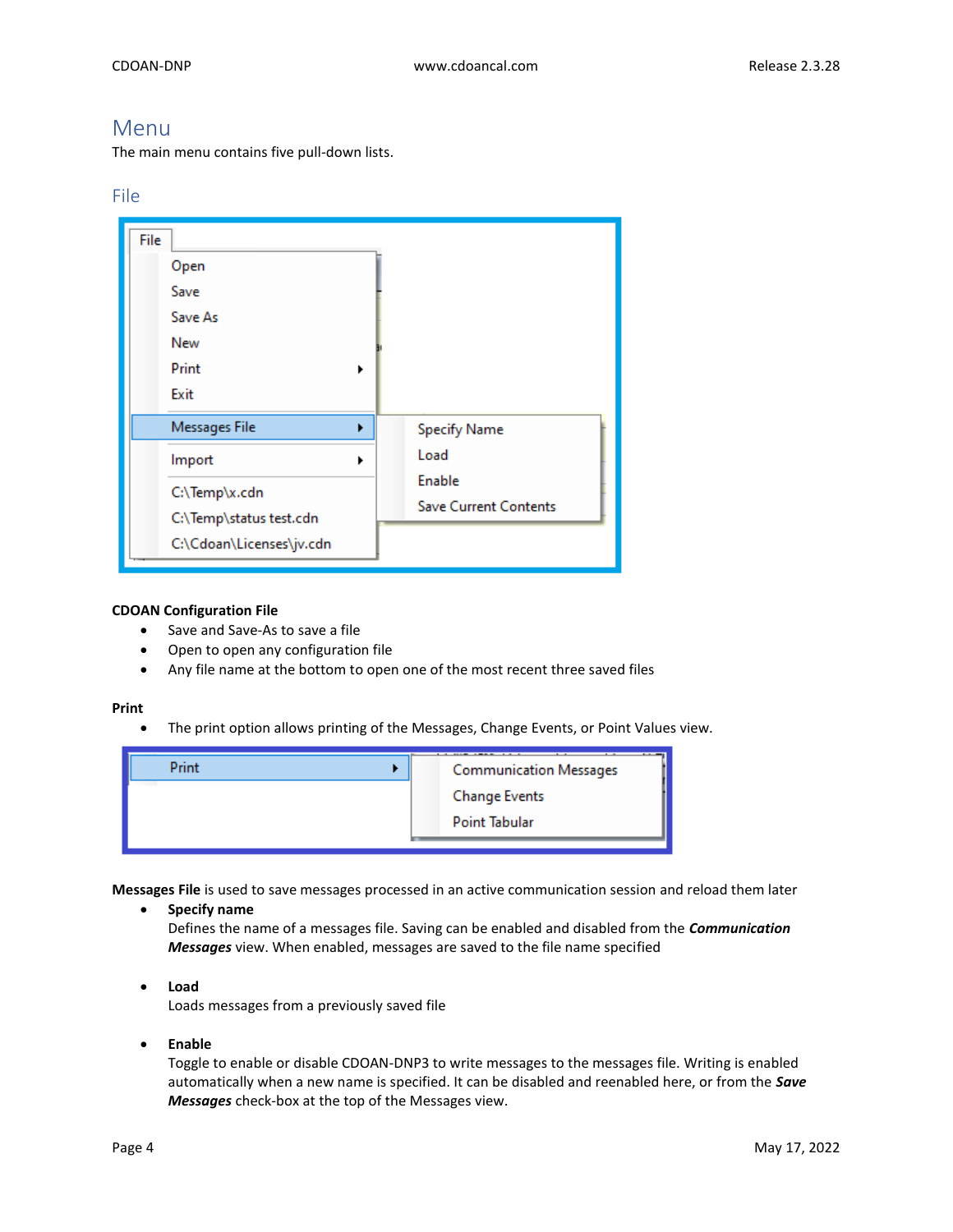## • **Save Current Contents**

Writes contents of the messages view to a CMSG file, the same as if saving was enabled during communication

#### **Import**

• Activates an external program, PCAP-TO-CDOAN, that converts files written by programs from other companies to CDOAN format. A converted file can be loaded via the *Messages File/Load* option described above. PCAP-TO-CDOAN is available for free at *[www.cdoancal.com](http://www.cdoancal.com/)***.** Conversion is supported for most PCAP files (Wireshark), most files created by Triangle Microworks, Inc. Test Harness and DNP Conformance Tool, as well as several generic binary and text files.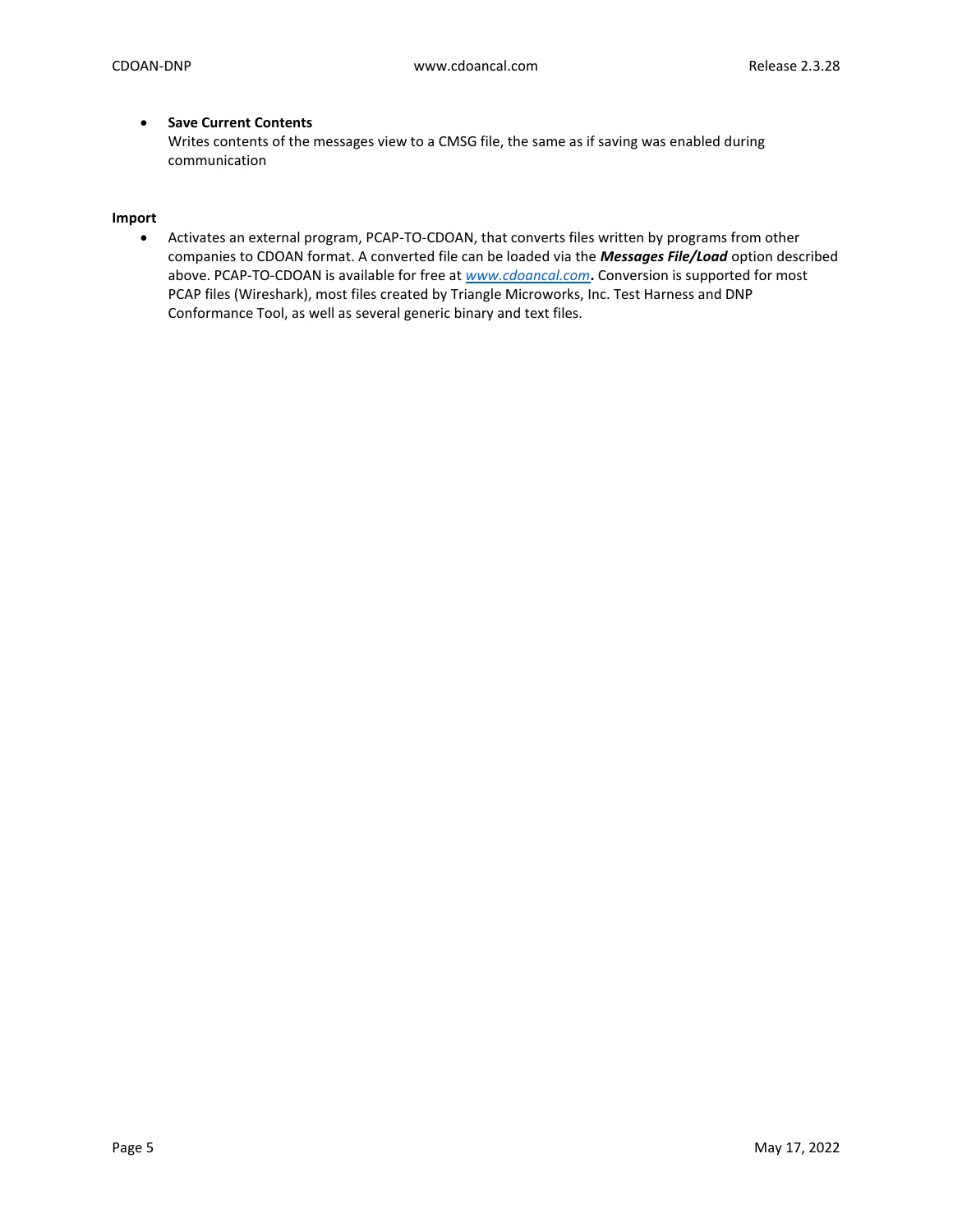## <span id="page-9-0"></span>Views

The *Views* pull-down is used to request a view for display or close an already opened view.



CDOAN-DNP3 supports eight views. Each is discussed in th[e Views](#page-9-0) section.

Views that are:

Closed: are shown without a checkmark to the left. Selecting a closed view causes that view to be opened Opened:are shown with a checkmark to the left. Selecting an open view causes that view to be closed. An opened view can be selected from a list of open views at the bottom of the CDOAN-DNP3 window



## <span id="page-9-1"></span>Communication



The *Communication* pull-down is used to starts active communication in either master or outstation simulation mode, or listening, and to stop an active communication session.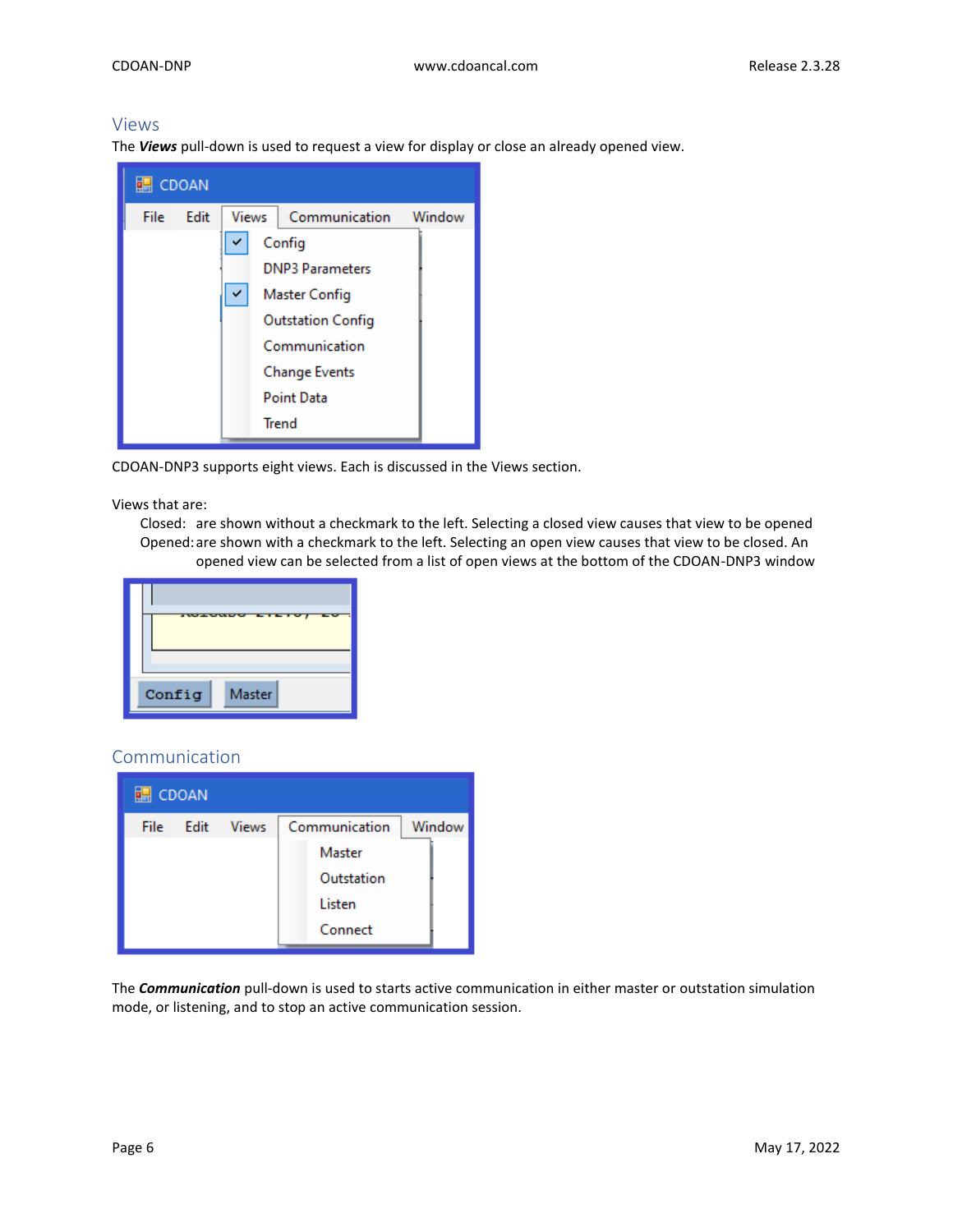## <span id="page-10-0"></span>Window

The *Window* controls screen layout of open windows.

| <b>E</b> CDOAN |  |                          |         |   |                          |
|----------------|--|--------------------------|---------|---|--------------------------|
| File           |  | Edit Views Communication | Window  |   |                          |
|                |  |                          | Tile    |   |                          |
|                |  |                          | Cascade |   |                          |
|                |  |                          | Undock  | r | <b>Master Config</b>     |
|                |  |                          | Dock    |   | <b>Outstation Config</b> |
|                |  |                          |         |   | Communication            |
|                |  |                          |         |   | <b>Change Events</b>     |
|                |  |                          |         |   | Point Data               |
|                |  |                          |         |   | Trend                    |

#### Tile Tiles all active "Docked" views. As many as four views can be tiled. When more than four views are open and docked, the *Tile* commands reverts to *Cascade* Cascade Cascades all active "Docked" views

Undock and Dock

Views are initially shown docked within the larger encompassing CDOAN program window. They can be moved and resized within that window only. Most views can be undocked. An undocked view is allowed to float and move anywhere in the computer monitor (or monitors) area. Undocked views can be re-docked.

## <span id="page-10-1"></span>Stop

A sixth *Stop* tollbar target appears when, and only when communication is active.

| $\parallel$ <b>N</b> CDOAN |  |                                           |  |  |
|----------------------------|--|-------------------------------------------|--|--|
|                            |  | File Edit Views Communication Window Stop |  |  |

Selecting this *Stop* menu target causes communication to stop. It is identical to selecting *Stop* from the *Communication* pull-down menu.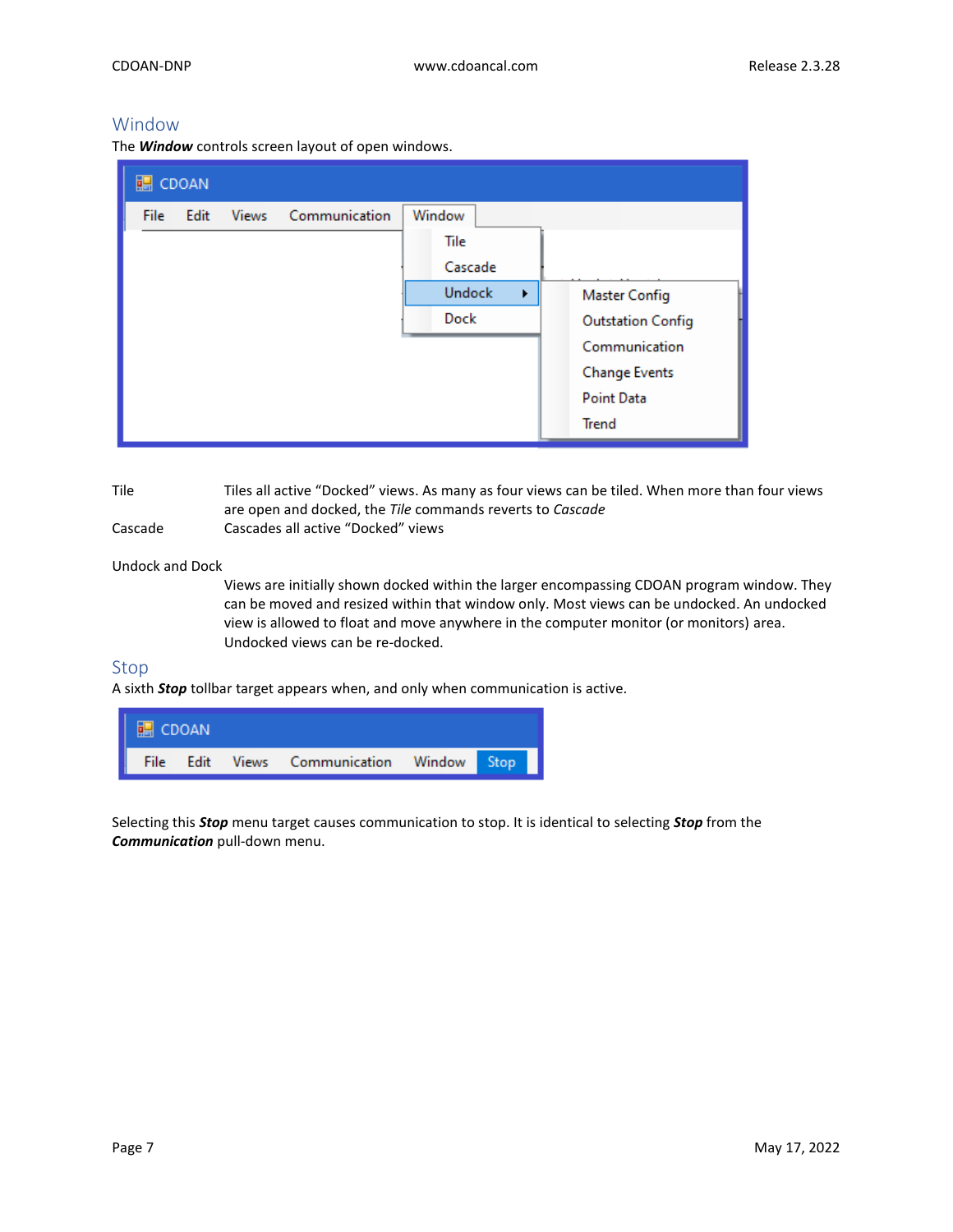# <span id="page-11-0"></span>Views

<span id="page-11-1"></span>This section discusses each of CDOAN-DNP3's seven views.

# Config

The Config view supports entry of general operational parameters and license information.

| P Config                                                                                                                                      |                                      |                                                                                          |                                                              | $\Sigma$<br>$\Box$<br>$\qquad \qquad \Box$             |
|-----------------------------------------------------------------------------------------------------------------------------------------------|--------------------------------------|------------------------------------------------------------------------------------------|--------------------------------------------------------------|--------------------------------------------------------|
| Communication Media<br>◯ TCP (UDP broadcast)<br>$\bigcirc$ Serial<br>$\bigcirc$ TCP Only $\bigcirc$ Dual Endpoint<br>◯ UDP Only ⓒ TCP and UDP | Master<br>Outstation                 | <b>IP Address</b><br>192.168.0.100                                                       | Network Port<br>20000                                        | Font Point Size<br>10                                  |
| Most Recently Loaded Configuration File<br>Most Recently Loaded Comm Messages File                                                            | C:\Temp\reset link.cdn               |                                                                                          |                                                              | Configure Sample Master<br>Configure Sample Outstation |
| Date/Time Range when Loading a Messages File                                                                                                  | <b>Start Time</b><br><b>Fnd Time</b> | 30-Jun-2021 12:04:58<br>30-Jun-2021 12:04:58                                             | Apply Start Time Filter<br>⊞▼<br>圓▼<br>Apply End Time Filter |                                                        |
|                                                                                                                                               |                                      | <b>Revision History</b>                                                                  |                                                              |                                                        |
|                                                                                                                                               |                                      | License valid until Saturday, June 1, 2171. Enabled: DNP3 Master Station Test Procedures | System Code Used For License                                 | Save Manually Entered License                          |
| License Codes<br>8F0B8937<br>8FOFICFB<br>Release 2.3.12, 1-July-2021                                                                          | 8FABDFF7                             | C68F5B6A                                                                                 | 70-DE-F3-57-7A-44<br>Network Information                     | Load License From File<br>Request License              |

#### **Communication Mode**

 **Serial** Uses serial communication

**TCP Only** Uses TCP only

 **UDP Only** Uses UDP only

#### **TCP (UDP Broadcast)**

- Master: Sends broadcast requests with UDP; non-broadcast with TCP
- Outstation: Shows all messages received. Responds to TCP messages only

#### **Dual Endpoint** Uses TCP, plus

- Master: Listens for a connection; auto configures to the DNP address extracted from the unsolicited null startup message
- Outstation: Must be enabled for unsolicited mode; issues a connection request on startup

 **TCP and UDP**

- Master: Sends all messages over TCP
- Outstation: Sends replies consistent with the request (UDP to UDP, TCP to TCP).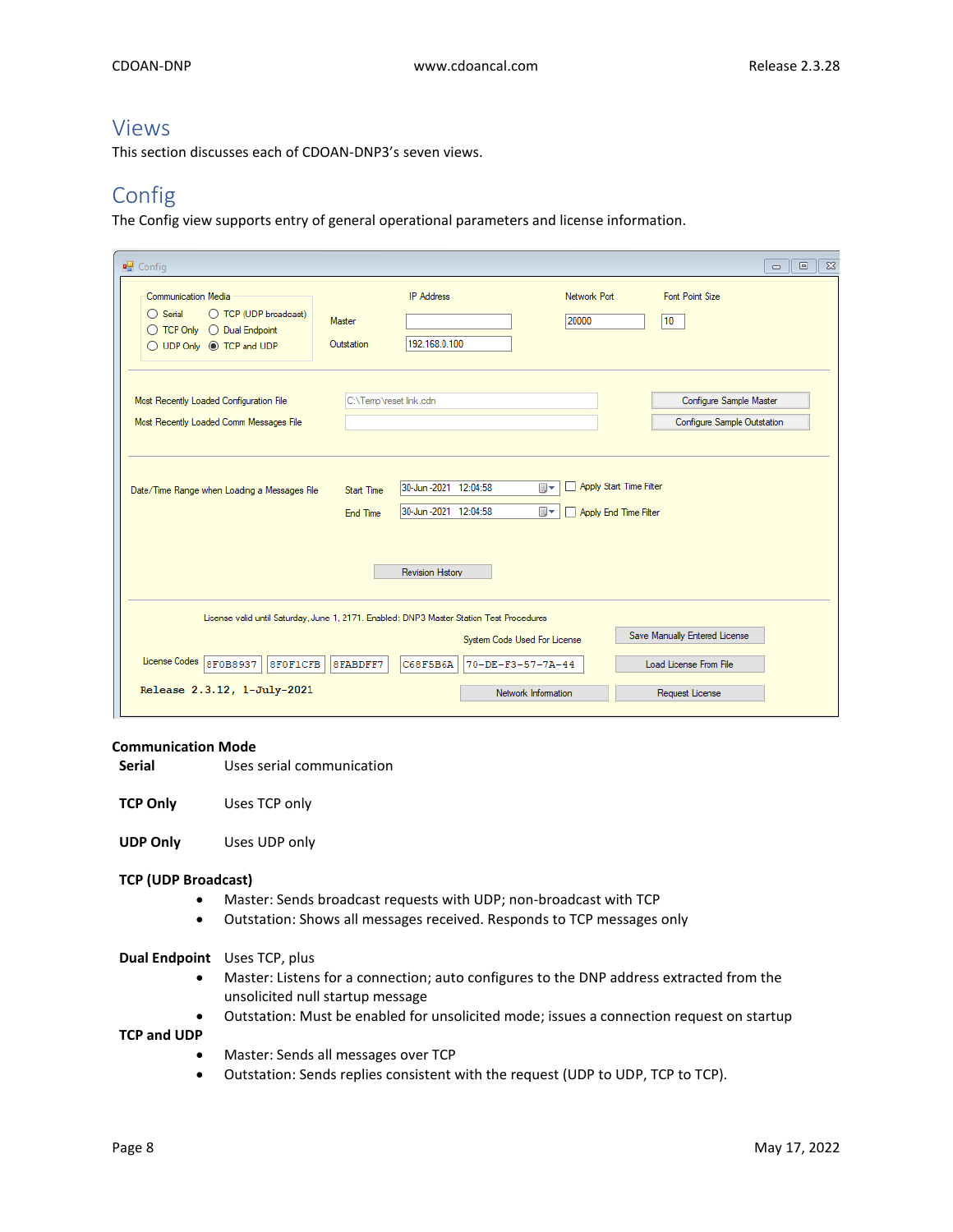| <b>Master</b>                 |                                                                                                                                                                                                                                                                                                                                                                                                         |
|-------------------------------|---------------------------------------------------------------------------------------------------------------------------------------------------------------------------------------------------------------------------------------------------------------------------------------------------------------------------------------------------------------------------------------------------------|
| <b>IP Address</b>             | Optional master IP address, used only in network listening mode. If provided, only message from<br>the master or outstation IP addresses will be shown                                                                                                                                                                                                                                                  |
| <b>COM Port</b>               | The "IP address" column changes to a "COM Port" column for serial protocols. This is the COM<br>port used to receive messages from, or send messages to, the master                                                                                                                                                                                                                                     |
| <b>Outstation</b>             |                                                                                                                                                                                                                                                                                                                                                                                                         |
| IP address<br><b>COM Port</b> | Outstation IP address, required for master operation, optional for listening operation<br>The "IP address" column changes to a "COM Port" column for serial protocols. This is the COM<br>port used to receive messages from, or send messages to, the outstations                                                                                                                                      |
| <b>Network Port</b>           | IP port used for network communication                                                                                                                                                                                                                                                                                                                                                                  |
| <b>Baud Rate</b>              | The "Network Port" field changes to a "Baud Rate" field for serial communication                                                                                                                                                                                                                                                                                                                        |
| <b>Font Point Size</b>        | Changes the point size for the Master Config, Outstation Config, Change Events, Trend, and Point<br>Data views. Point sizes between 8 and 12 are allowed. The default is 9.                                                                                                                                                                                                                             |
|                               | Configure Sample Master Creates a sample master station to obtain data from a single outstation. To start running<br>as a master, select this option and Communication/Master. [Defaults will be set to communicate<br>to a network outstation on the same processor, such as another copy of CDOAN-DNP3. To<br>communicate to another device, modify the communicate type and IP address or COM port.] |
|                               | Configure Sample Outstation Creates a sample outstation with binary, analog, and counter input points, and<br>binary and analog output points. To start running as an outstation, select this option and<br>Communication/Outstation.                                                                                                                                                                   |
|                               | Date/Time Range Communication messages can be saved to a text file and reloaded at a later date. Start and/or<br>stop time ranges, if enabled, are used to limit the load process to only a section of a large saved<br>file. These fields are applied when File/Messages File/Load is selected.                                                                                                        |
|                               | License Code Area The CDOAN-DNP3 license consists of four 8-digit hex values, shown in the screen. A new license<br>can be entered by filling in the four values and selecting Save Manually. Alternatively, data from<br>a license file delivered from CDOAN can be loaded by selecting Load license from file.                                                                                        |
|                               | To request a new license, select the Request License and send the resulting text file created to                                                                                                                                                                                                                                                                                                        |

**Revision History** Displays CDOAN-DNP3 release dates and revision history

[cdoancal@gmail.com](mailto:cdoancal@gmail.com)

**Note** To get a feeling for CDOAN-DNP3 operations:

- Start one copy of CDOAN-DNP3, select *Configure Sample Outstation* and *Communication/Outstation*
- Start a second copy of CDOAN-DNP3 on the same computer, select *Configure Sample Master* and *Communication/Master*
- You should be up and running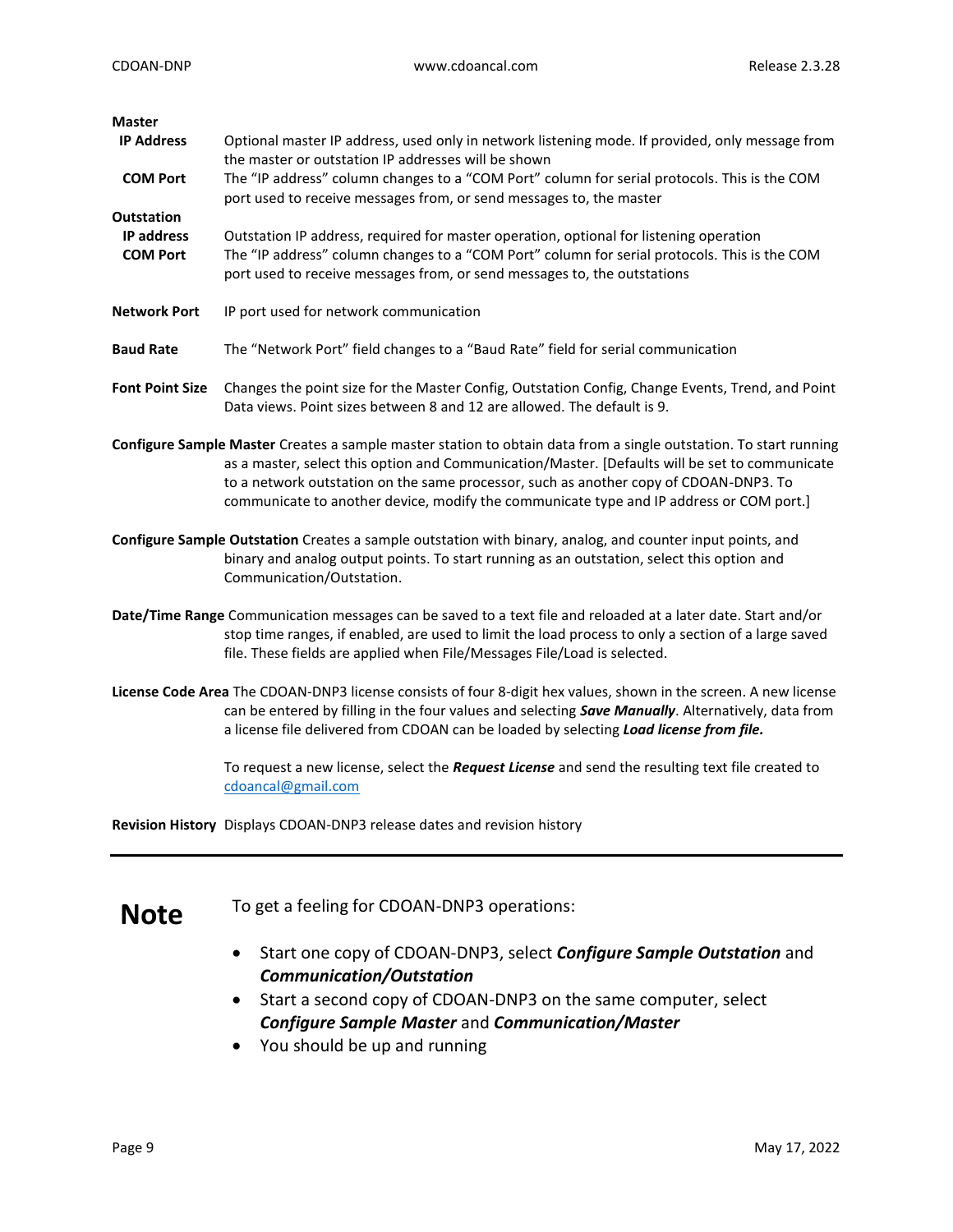# <span id="page-13-0"></span>DNP3 Parameters

| DNP3 Parameters                                                                 |                                                                                                        |                            |                          |                                         |                    |               |              |                |                                |           |                            |            | $\Box$<br>$\qquad \qquad \Box$        |
|---------------------------------------------------------------------------------|--------------------------------------------------------------------------------------------------------|----------------------------|--------------------------|-----------------------------------------|--------------------|---------------|--------------|----------------|--------------------------------|-----------|----------------------------|------------|---------------------------------------|
| General                                                                         |                                                                                                        |                            |                          | <b>Outstation Settings</b>              |                    |               |              |                |                                |           | <b>Transmission Errors</b> |            |                                       |
| <b>Time Base</b>                                                                |                                                                                                        |                            |                          | <b>Input Objects</b>                    |                    |               |              |                |                                |           |                            |            |                                       |
| Confirm User Data<br>○ Local ● UTC                                              |                                                                                                        | <b>Static</b>              |                          |                                         |                    | <b>Fvents</b> |              |                |                                |           |                            |            | <b>Never Once Always Occasionally</b> |
| $\Box$ Unsolicited<br>Use Serial Time Sync For LAN and WAN                      |                                                                                                        | Always<br>Flags            | Send In                  | Class 0 Format                          | With<br>Time       | Enabled       | With<br>Time | Class          |                                |           |                            |            |                                       |
|                                                                                 | Binary                                                                                                 | $\Box$                     | ☑                        |                                         |                    | ☑             | ☑            | 1              | <b>No Appl Con</b>             | $\bullet$ | $\circ$                    | $\circ$    | $\circ$                               |
| Keep Alive Timer (0 to disable)   0                                             |                                                                                                        |                            |                          |                                         |                    |               |              |                | <b>CRC</b>                     | $\odot$   | $\circ$                    | $\circ$    | $\circ$                               |
| <b>Master Settings</b>                                                          | Counter                                                                                                | $\Box$                     | ☑                        | <b>◎ 16-bit</b>                         |                    | ☑             | $\Box$       | $\sqrt{3}$     |                                |           |                            |            |                                       |
| Request Variation/General                                                       | Frozen                                                                                                 | П                          | $\Box$                   | ◯ 32-bit                                | $\Box$             | $\Box$        | $\Box$       | $\overline{3}$ | <b>No Inc SEQ</b>              | $\odot$   | $\circ$                    | $\circ$    | $\circ$                               |
| to Any ○ Flags ○ No Flags                                                       |                                                                                                        |                            |                          |                                         |                    |               |              |                |                                |           |                            |            |                                       |
|                                                                                 | Analog                                                                                                 | $\Box$                     | ☑                        | <sup>●</sup> 16-bit<br>○ 32-bit ○ Float |                    | ☑             |              | $ 2\rangle$    | Add IIN flags <sup>O</sup>     |           | $\circ$                    | $\circ$    | $\bigcirc$                            |
| $\bigcirc$ Relative Time<br>$\bigcirc$ Time                                     |                                                                                                        |                            |                          |                                         |                    |               |              |                | Buffer Overflow Config Compt   |           |                            |            | Device Restart                        |
|                                                                                 | Output                                                                                                 |                            | Analog Status In Group 0 |                                         |                    |               |              |                | Device Trouble   Local Control |           |                            |            | Need Time                             |
| Request Variation/Numeric Objects<br><sup>●</sup> Any ○ 16-bit ○ 32-bit ○ Float | Status                                                                                                 |                            | Binary Status In Group 0 |                                         |                    |               |              |                |                                |           |                            |            |                                       |
|                                                                                 |                                                                                                        |                            |                          | <b>Output Objects</b>                   |                    |               |              |                | <b>Ignore IINs</b>             | $\odot$   | $\bigcirc$                 | $\bigcirc$ | $\bigcirc$                            |
| Source/Destination Addresses                                                    | Allow SBO<br>Allow Direct<br>Select/Operate Timeout<br>Device Restart<br>Need Time                     |                            |                          |                                         |                    |               |              |                |                                |           |                            |            |                                       |
| Of Master<br>$\mathbf{I}$                                                       | Binary<br>Analog                                                                                       | $\overline{\mathbb{Z}}$    |                          | $\overline{\mathbb{Z}}$                 | 5                  |               |              |                |                                |           |                            |            |                                       |
|                                                                                 |                                                                                                        |                            |                          |                                         |                    |               |              |                |                                |           |                            |            |                                       |
| Of Outstation 0                                                                 |                                                                                                        | Send Reset Link At Startup |                          |                                         | Counter Deadband 0 |               |              |                |                                |           |                            |            |                                       |
| Delay between Select and Operate 0                                              |                                                                                                        |                            |                          |                                         |                    |               |              |                |                                |           |                            |            |                                       |
| <b>Broadcast Address</b>                                                        |                                                                                                        | Cold Restart Time (secs)   | 5                        |                                         | Analog Deadband    | $\vert$ 1     |              |                |                                |           |                            |            |                                       |
| $\circledcirc$ FFFF $\bigcirc$ FFFE $\bigcirc$ FFFD                             |                                                                                                        |                            |                          |                                         |                    |               |              |                |                                |           |                            |            |                                       |
|                                                                                 | Subset Level Compliance<br>File Read/Write Location                                                    |                            |                          |                                         |                    |               |              |                |                                |           |                            |            |                                       |
|                                                                                 | ◉ No Restrictions (C) Level 1 (C) Level 2 (C) Level 3 (C) Single Frame<br>C:\Users\jackv_000\Documents |                            |                          |                                         |                    |               |              |                |                                |           |                            |            |                                       |
|                                                                                 |                                                                                                        |                            |                          |                                         |                    |               |              |                |                                |           |                            |            |                                       |
|                                                                                 |                                                                                                        |                            |                          |                                         |                    |               |              |                |                                |           |                            |            |                                       |
|                                                                                 |                                                                                                        |                            |                          |                                         |                    |               |              |                |                                |           |                            |            |                                       |

This view is used to set DNP3 protocol options. It is divided into four sections:

- Settings applicable when running in master simulation mode
- Settings applicable when running in outstation simulation mode
- Settings applicable in both modes
- Settings to generate transmission errors

## <span id="page-13-1"></span>General Settings

#### **Time Base**

Can either be UTC or local time. The time base is used in all event generation, and to format the clock shown in the upper right corner of the program window.

#### **Confirm User Data**

If checked, all user data messages are transmitted using *confirmed user data* If not checked, all user data messages are transmitted using *unconfirmed user data* 

#### **Use Serial Time Sync For LAN and WAN**

Time synchronization commands sent over a network normally use the LAN model starting with "Record Current Time". If this option is checked, network time synchronization commands use the serial model starting with "Delay Measurement". The serial model is always used for serial communication.

#### **Keep Alive Timer**

Time, in seconds, to transmit a keep alive message, defined as a *Request Link Status*. If 0, a *Request Link Status* is not sent unless otherwise configured. If non-zero, it defines a time, in seconds:

#### Outstation Mode

A *Request Link Status* message is sent whenever no message is received from the master in the specified time. The *Request Link Status* message is sent to the master DNP address entered under the Master Settings area on this view. For network operations, the *Request Link Status* message is not sent unless there is an active TCP connection.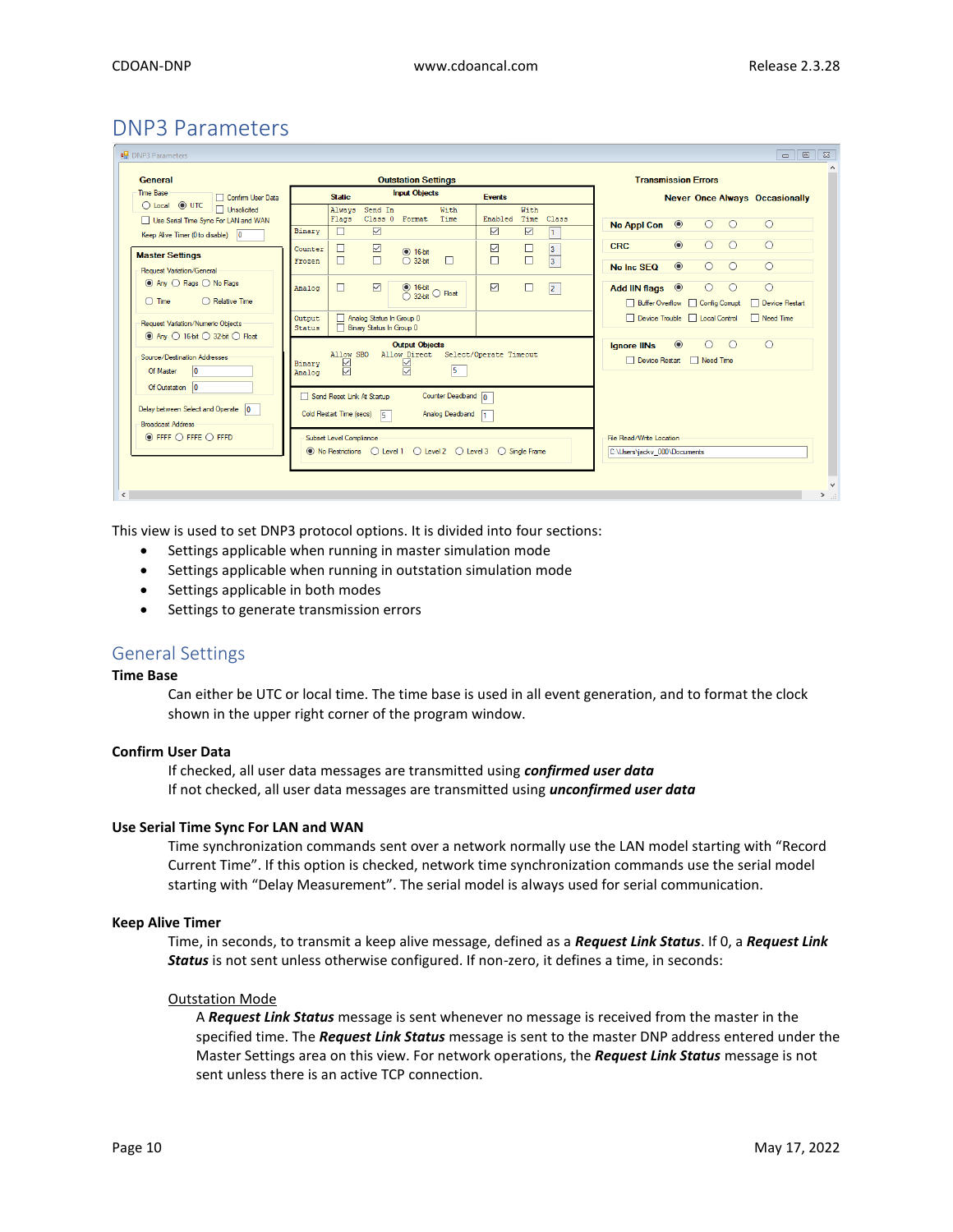#### Master Mode

A *Request Link Status* message is sent to any configured outstation whenever no message is received from it in the specified time. A user configured *Request Link Status* message (in the normal set of messages to be sent) overrides this keep alive message. That is, if the user has configured logic for transmission of a *Request Link Status* message, the program will not override that logic.

#### Connect Mode

Keep alive logic is not activated if master mode was started by selection Communication/Connect.

## <span id="page-14-0"></span>Master Settings

Selecting any option here propagates the selection as the default for all messages in the *Master Config* view.

| Anv                  | No preference (use variation 0, Any)                                                     |
|----------------------|------------------------------------------------------------------------------------------|
| <b>Flags</b>         | Use a specific variation that includes reporting of flags                                |
| <b>No Flags</b>      | Use a specific variation that excludes reporting of flags                                |
| Time                 | Use a variation that requests time, when applicable                                      |
| <b>Relative Time</b> | Use a variation that requests relative time for binary events, and normal time for other |
|                      | applicable events                                                                        |

**Request/Variation Numeric Objects** Defines a preference in variations to be used when reading object groups used to report numeric values

|              | used to report numeric values                  |
|--------------|------------------------------------------------|
| Any          | No preference (use variation 0, Any)           |
| $16$ -bit    | Request 16-bit values                          |
| 32-bit       | Request 32-bit values                          |
| <b>Float</b> | Request floating point values, when applicable |

#### **Source/Destination Addresses**

 **Of Master** Address of master. Source address in messages sent in master simulation mode  **Of Outstation** Address of outstation. Default destination address in messages sent in master simulation mode

#### **Delay Between Select and Operate**

Imposes a delay of 0 to 9 seconds between issuing the select and operate portions of a binary or analog command

## **Broadcast Addresses**

Defines what address is used when a broadcast message is sent.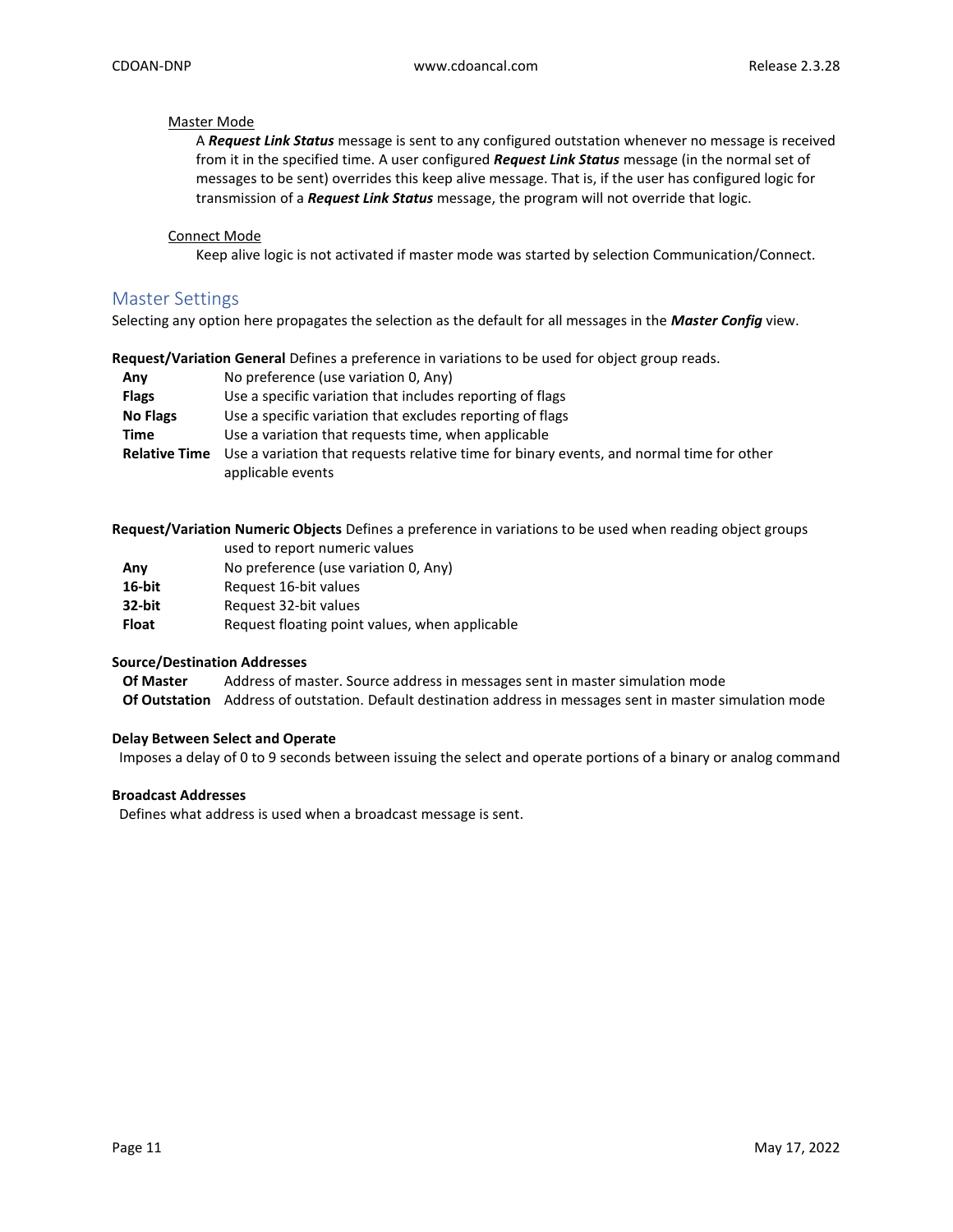## <span id="page-15-0"></span>Outstation Settings

## Input Objects

#### *Static*

## *Always with Flags*

- If checked, a point's data value is always sent using a variation with flags
- If not checked, a data value is sent using a variation without flags if the point is in a normal state (online and no other flags set). The point value is sent using a variation with flags under any other condition.

#### *Send in Class 0*

• Includes points in the object group in class 0 responses

#### *Format*

• Numeric format variation for reporting analog and counters

#### *With Time*

• Use a variation with time for reporting static values (application for frozen counters only)

#### *Output Status*

• Options to include analog and binary output status points in a response to a class 0 poll

#### Events

#### *Enabled*

• Generate events for the associated object type

#### *With Time*

• Use a variation with time for reporting events

#### *Class*

• Class used for reporting events of this type

## Output Objects

#### *Allow SBO*

• Allow SBO commands

#### *Allow SBO*

• Allow Direct Operate commands

#### **Select/Operate Timeout**

• The operate portion of an SBO sequence is rejected if the difference between reception of the select and the output command exceeds the time specified

## **Other**

#### *Send Reset Link at Startup*

• If checked, a *reset link* command is sent (by each configured outstation) as soon as possible after startup. This may be useful using confirmed user data services. If unchecked, CDOAN-DNP3 still sends a reset link, if the link has not been previously reset, on reception of a message using confirmed user data services

#### *Cold Restart Time (secs)*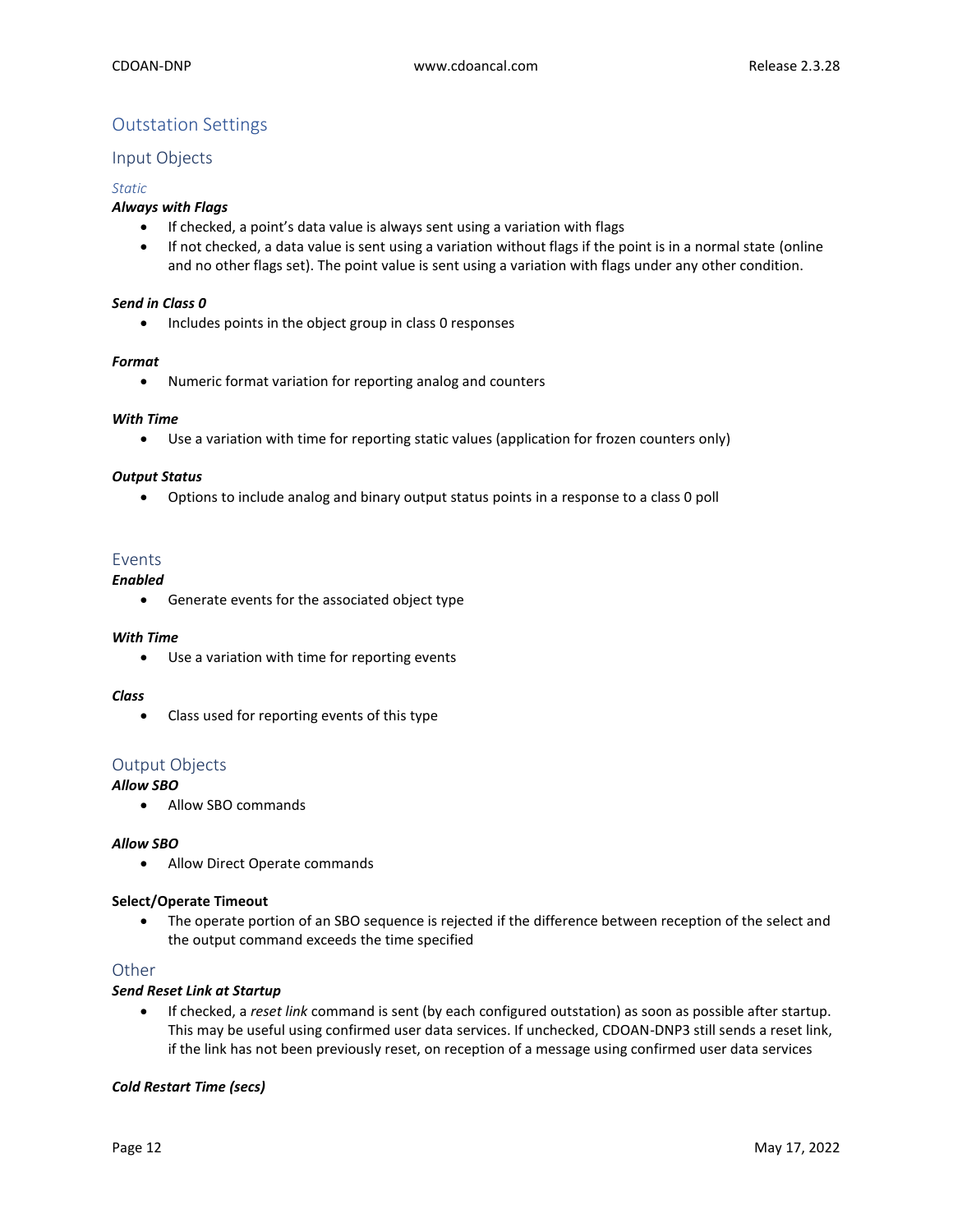• Defines time, in seconds, required to process a Cold Restart command. The outstation will not respond to requests during this time

#### *Counter Deadband*

• Deadband for reporting [non-frozen] counter events. A value of 0 disables events based on value change

#### *Analog Deadband*

• Deadband for reporting analog change events

## Subset Level Compliance

#### *No Restrictions*

Introduces no communication restrictions to meet requirements of any subset level

#### *Level 1*

Responds only to requests included in subset level 1, specifically, a level 1 outstation does not:

- Respond to polls for specific object groups
- Support frozen counters nor freeze operations
- Generate analog events with time
- Support assign class commands

#### *Level 2*

Removes restrictions imposed for subset level 1. A subset level 2 outstation will:

- Respond to polls for specific object groups specifying variation 0 and qualifier 6 (all)
- Respond to polls for binary input events specifying any valid variation 0 and qualifier 6 (all)
- Support frozen counters but not frozen counter events

#### *Level 3*

Removes restrictions imposed for subset level 2. A subset level 3 outstation will:

- Respond to polls for specific object groups specifying any valid variation
- Respond to polls for specific object groups specifying the all qualifier (6) or a start/stop qualifier (0 or 1)
- Support frozen counter events
- Support assign class

#### *Single Frame*

A single frame response outstation is a very small subset level 1 outstation. It conforms to subset level 1 standards, but, additionally, does not generate events.

## <span id="page-16-0"></span>Error Generation

Each error class can be configured to generate the corresponding error condition:

- Never
- Once The error is generated on the next applicable response. Afterwards, the option is automat6ically changed to *Never*
- Always
- Occasionally The error to generated at random time, less than 50%

Error types are:

- CRC generates a CRC error
- No Appl Con Do not send an application confirm when requested
- No Inc SEQ Do not increment the application sequence number for new requests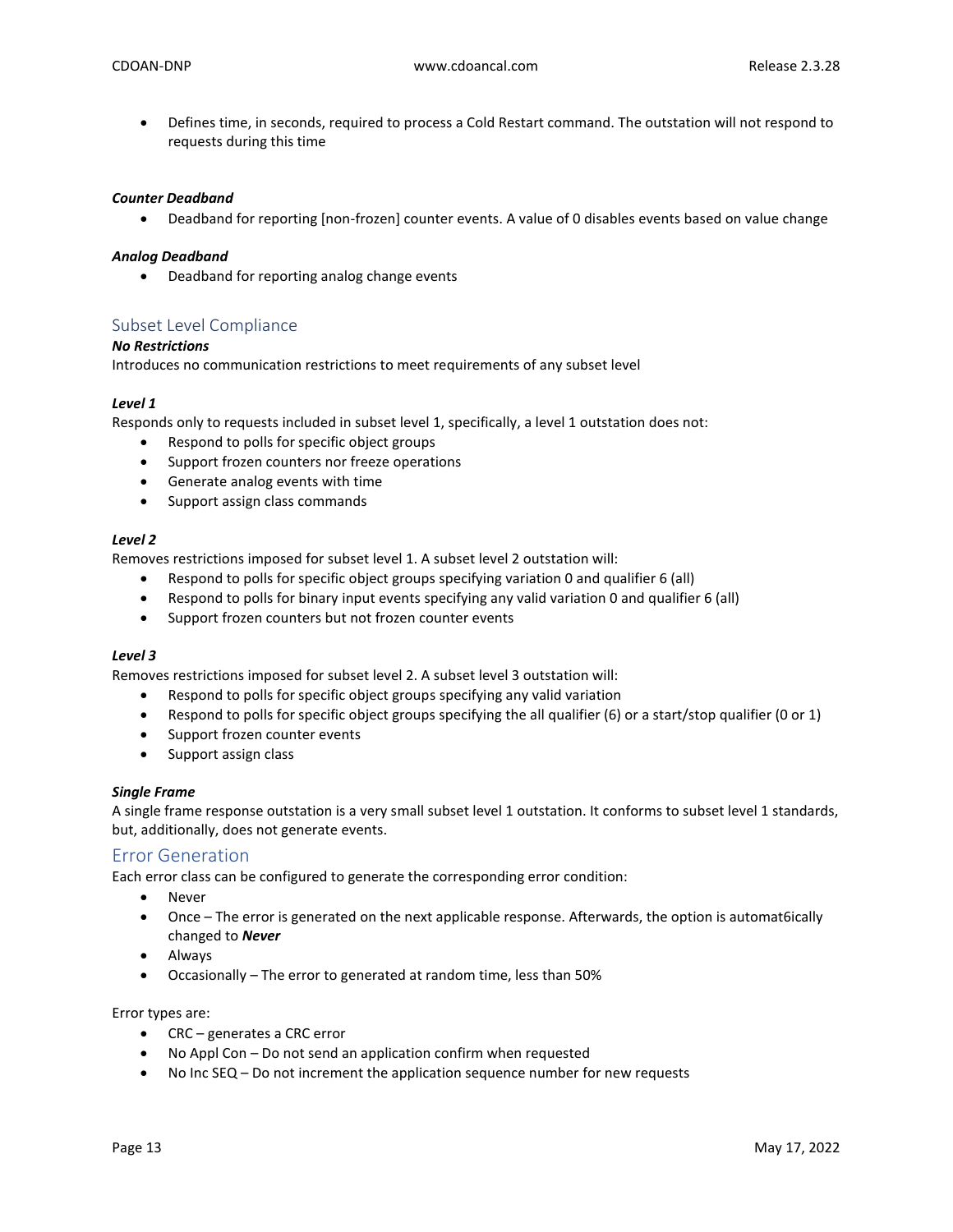• Add IIN Flags – In outstation simulation mode, sets additional internal indication flags. This option cannot be used to "unset" flags that would normally be set based on the state of communication and the outstation. Select the additional flags you want to set first, and then select "Always", Once", or "Occasionally".

## <span id="page-17-0"></span>File Read/Write Location

File operations supported include:

- Open
- Delete
- Read
- Write
- Get status

Files are read from and written to the specified folder. Please note that, for outstation operations, file operations are only supported if the *No Restrictions* box is checked under Subset Compliance. File operations are not part of subset levels 1, 2, or 3.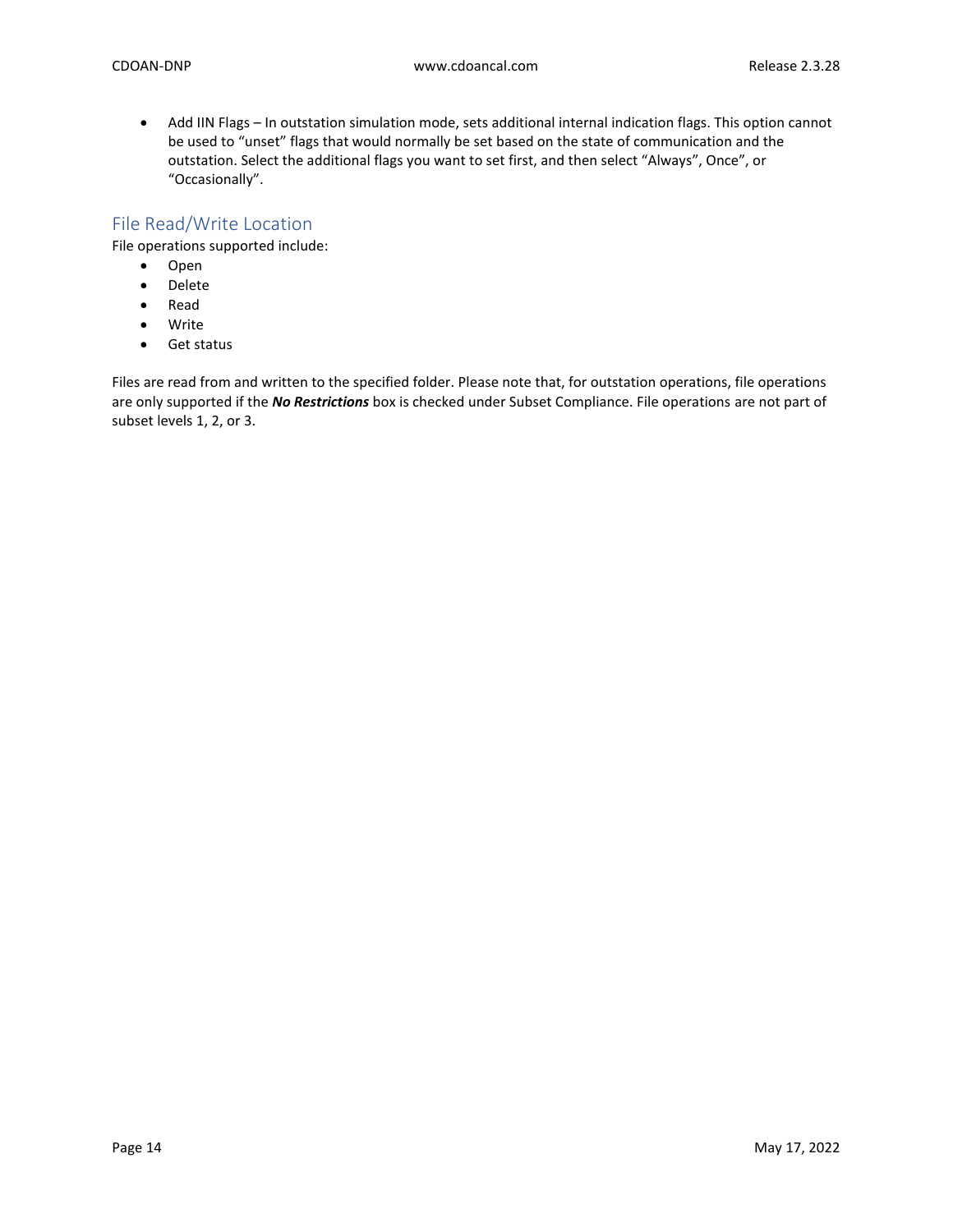# <span id="page-18-0"></span>Master Station Configuration

This view supports configuration of messages to transmit in master simulation mode. CDAON-DNP3 supports independent communication to up to ten outstations.

| <b>D</b> CDOAN                                                         |                               |                   |             |                |                |                    |  |  |  |                        |              |             |
|------------------------------------------------------------------------|-------------------------------|-------------------|-------------|----------------|----------------|--------------------|--|--|--|------------------------|--------------|-------------|
| File<br>Edit                                                           | Communication<br><b>Views</b> | Window            |             |                |                |                    |  |  |  |                        |              |             |
| <b>RE</b> Master Station Configuration<br>$\Sigma$<br>$\Box$<br>$\Box$ |                               |                   |             |                |                |                    |  |  |  |                        |              |             |
| Type                                                                   | Request                       | Var               | <b>Dest</b> |                | Peri Frequency | Qualifier          |  |  |  | Range Range Index CROB | Val          | <b>Agai</b> |
| <b>CLASS</b>                                                           | 1/2/3/0                       | 2341-Class 1230 0 |             | $\overline{2}$ | Periodic       | $\vee$ All         |  |  |  |                        | $\checkmark$ | Send        |
| CONTROL                                                                | <b>Binary SBO</b>             | 1-Command         | 0           |                | Periodic       | $\vee$ Point Index |  |  |  |                        | $\checkmark$ | Send        |

## <span id="page-18-1"></span>Fields

Each row defines one message to send. Multiple messages of the same request type are allowed.

| <b>Type</b>      |                                                                | General type of message to send, such a Read, Class, and Control                                                                                                                                                                                                                           |  |  |  |  |  |  |  |
|------------------|----------------------------------------------------------------|--------------------------------------------------------------------------------------------------------------------------------------------------------------------------------------------------------------------------------------------------------------------------------------------|--|--|--|--|--|--|--|
| <b>Request</b>   |                                                                | Clarification of request within Type, such as Binary SBO or Analog SBO within Control                                                                                                                                                                                                      |  |  |  |  |  |  |  |
| Var              | DNP3 variation                                                 |                                                                                                                                                                                                                                                                                            |  |  |  |  |  |  |  |
| <b>Dest</b>      | Destination (outstation) address                               |                                                                                                                                                                                                                                                                                            |  |  |  |  |  |  |  |
| <b>Period</b>    |                                                                | Transmission time, in seconds. The first transmission occurs at this time after communication<br>starts and, if enabled for periodic transmission, at each interval thereafter.                                                                                                            |  |  |  |  |  |  |  |
| <b>Frequency</b> | How often the message is sent                                  |                                                                                                                                                                                                                                                                                            |  |  |  |  |  |  |  |
|                  | <b>Disabled</b><br><b>Periodic</b><br>Once<br><b>On Demand</b> | Never sent<br>Sent initially at the time after startup specified in the "period" column, and<br>periodically thereafter at the same frequency<br>Sent once at the time after startup specified in the "period" column<br>Send only on request by the user (See "Again" column description) |  |  |  |  |  |  |  |
| Qualifier        | DNP3 qualifier code                                            |                                                                                                                                                                                                                                                                                            |  |  |  |  |  |  |  |
| Range1           |                                                                | DNP3 range1 value, as consistent with the qualifier code                                                                                                                                                                                                                                   |  |  |  |  |  |  |  |
| Range2           |                                                                | DNP3 range2 value, as consistent with the qualifier code                                                                                                                                                                                                                                   |  |  |  |  |  |  |  |
| Index            |                                                                | Point index, valid for binary and analog output commands only                                                                                                                                                                                                                              |  |  |  |  |  |  |  |
| <b>CROB</b>      |                                                                | Control relay output block type, valid for binary output commands only                                                                                                                                                                                                                     |  |  |  |  |  |  |  |
| Val              |                                                                | Value for analog output commands, or<br>Pulse-on time for binary output commands, or<br>File name for file read and write commands                                                                                                                                                         |  |  |  |  |  |  |  |
| Again            |                                                                | Any message (except those identified as disabled) is sent when specified by the Frequency field,<br>and also whenever the <i>Again</i> button is selected. This is useful for (for example) sending control<br>actions only when requested by the user                                     |  |  |  |  |  |  |  |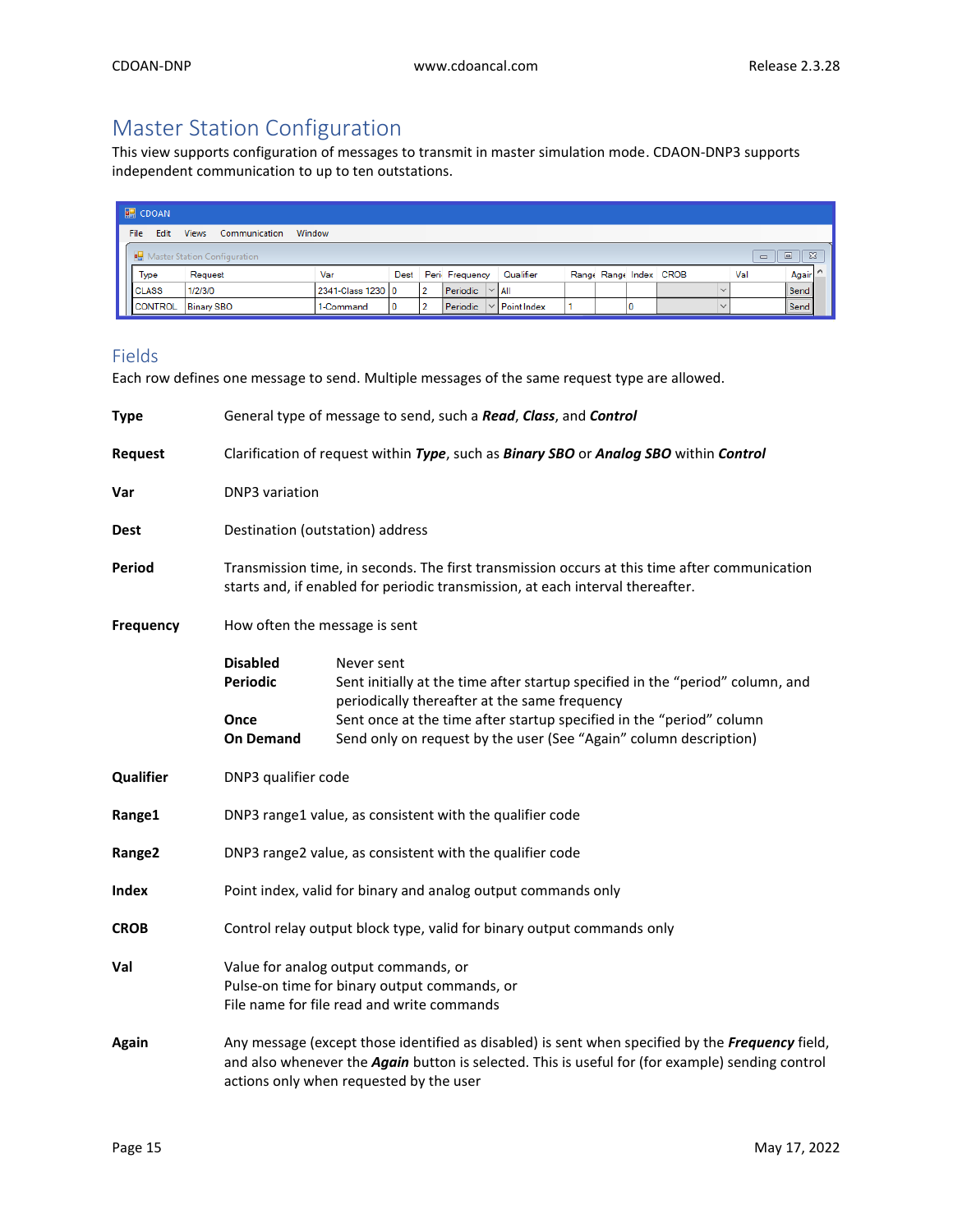# <span id="page-19-0"></span>Editing Entries

Entries are created and edited from the *Edit* pull-down list, or by right-clicking on a row in the grid.

|             | <b>P</b> Master Station Configuration |                         |    |                  |                              |                     |             |   |  |                      |              | $\Box$<br>$\equiv$ | $\Sigma$          |
|-------------|---------------------------------------|-------------------------|----|------------------|------------------------------|---------------------|-------------|---|--|----------------------|--------------|--------------------|-------------------|
| Type        | Request                               | Var                     |    |                  | Dest Per Frequency Qualifier |                     |             |   |  | Rang Rang Index CROB |              | Val                | Agai <sup>^</sup> |
| <b>READ</b> | <b>Analog Static</b>                  | 0-Any                   | 1  | 0                | Once                         | All<br>$\checkmark$ |             |   |  |                      | $\checkmark$ |                    | <b>Send</b>       |
| <b>READ</b> | <b>Binary Static</b>                  | 0-Any                   | 1  | 0                | Once                         | All<br>$\checkmark$ |             |   |  |                      | $\checkmark$ |                    | <b>Send</b>       |
| <b>READ</b> | <b>Counter Static</b>                 | 0-Any                   | 1  | 0                | Once                         | All                 |             |   |  |                      | $\checkmark$ |                    | <b>Send</b>       |
| <b>READ</b> | <b>Binary Events</b>                  | 0-Any                   | 1  | 2                | Perio                        | All                 |             |   |  |                      | $\checkmark$ |                    | <b>Send</b>       |
| <b>READ</b> | <b>Analog Events</b>                  | 0-Any                   |    | 10 <sup>10</sup> | Perio                        | All                 |             |   |  |                      | $\checkmark$ |                    | <b>Send</b>       |
| <b>READ</b> | <b>Analog Static</b>                  | $0 - Anv$               | H. | 60               | Perio                        | $\vee$ All          |             |   |  |                      | $\checkmark$ |                    | send              |
| <b>READ</b> | <b>Binary Static</b>                  | <b>Change Request</b>   | ¥. | 60               | Perio                        | All                 |             |   |  |                      | $\checkmark$ |                    | <b>Send</b>       |
| <b>READ</b> | <b>Counter Static</b>                 | <b>Change Variation</b> |    | 60               | Perio                        | All                 |             |   |  |                      | $\checkmark$ |                    | <b>Send</b>       |
| <b>READ</b> | <b>Frozen Counter Static</b>          | <b>Change Qualifier</b> |    | lo.              | Once                         | All                 |             |   |  |                      | $\checkmark$ |                    | <b>Send</b>       |
| <b>READ</b> | <b>Frozen Counter Static</b>          | Cut                     |    | 60               | Perio                        | All                 |             |   |  |                      | $\checkmark$ |                    | <b>Send</b>       |
| CONTR       | <b>Binary SBO</b>                     | Copy                    |    | 10               | On $D$                       |                     | Point Index | 1 |  |                      | $\checkmark$ |                    | <b>Send</b>       |
| CONTR       | Analog SBO                            | Paste                   |    | lo               | On D                         |                     | Point Index | 1 |  |                      | $\checkmark$ |                    | <b>Send</b>       |
|             |                                       | <b>Insert After</b>     |    |                  |                              |                     |             |   |  |                      |              |                    |                   |
|             |                                       | <b>Insert Before</b>    |    |                  |                              |                     |             |   |  |                      |              |                    |                   |
|             |                                       | <b>Link to Prior</b>    |    |                  |                              |                     |             |   |  |                      |              |                    |                   |
|             |                                       |                         |    |                  |                              |                     |             |   |  |                      |              |                    |                   |
|             |                                       |                         |    |                  |                              |                     |             |   |  |                      |              |                    |                   |
|             |                                       |                         |    |                  |                              |                     |             |   |  |                      |              |                    |                   |
|             |                                       |                         |    |                  |                              |                     |             |   |  |                      |              |                    |                   |
|             |                                       |                         |    |                  |                              |                     |             |   |  |                      |              |                    |                   |
|             |                                       |                         |    |                  |                              |                     |             |   |  |                      |              |                    |                   |
|             |                                       |                         |    |                  |                              |                     |             |   |  |                      |              |                    | $\mathbf{v}$      |

Fields of the edit pull-down menu are: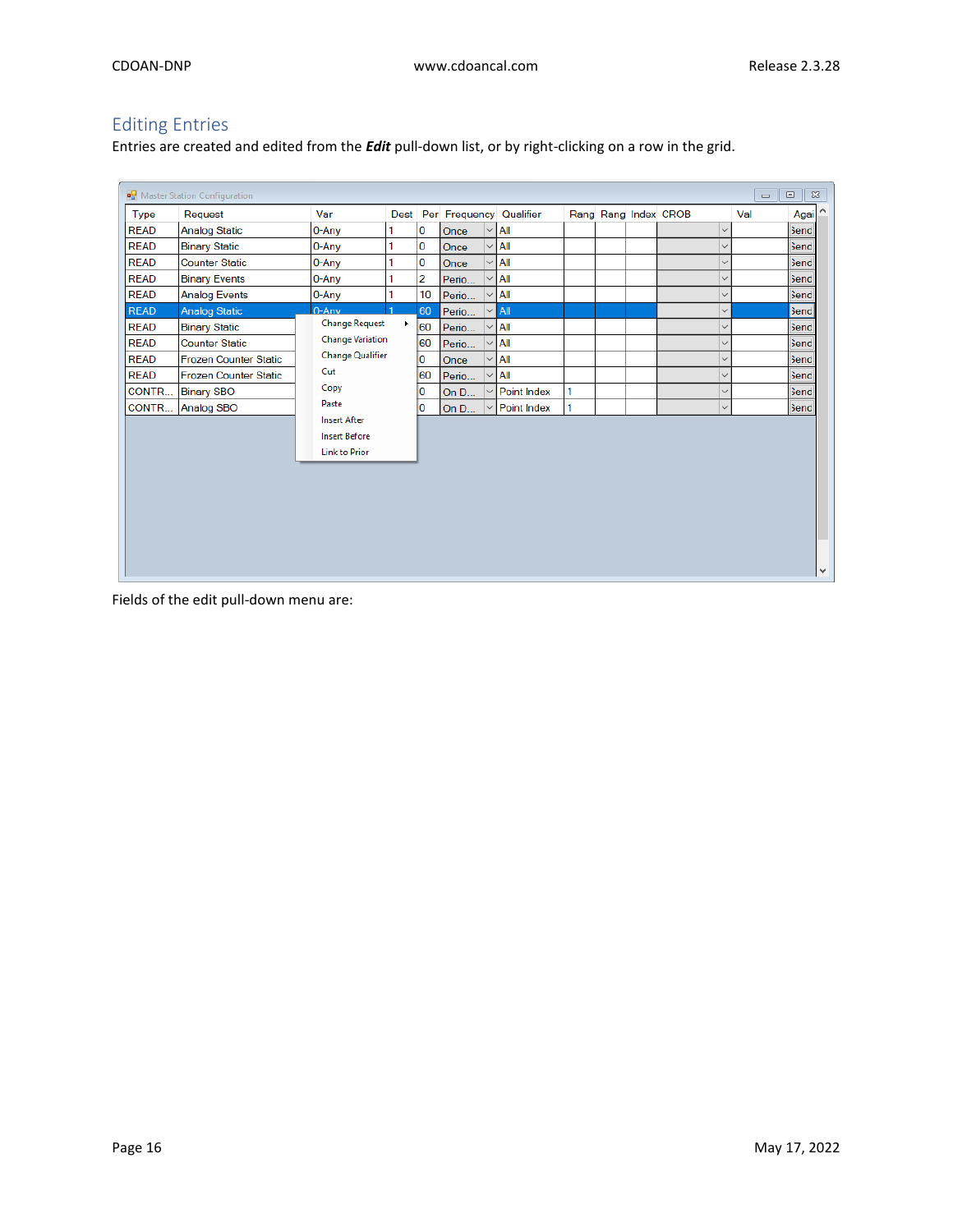## Change Request



Allows for selection of a new request and request type. Selecting a message causes the *Type* and *Request* columns to be filled in appropriately.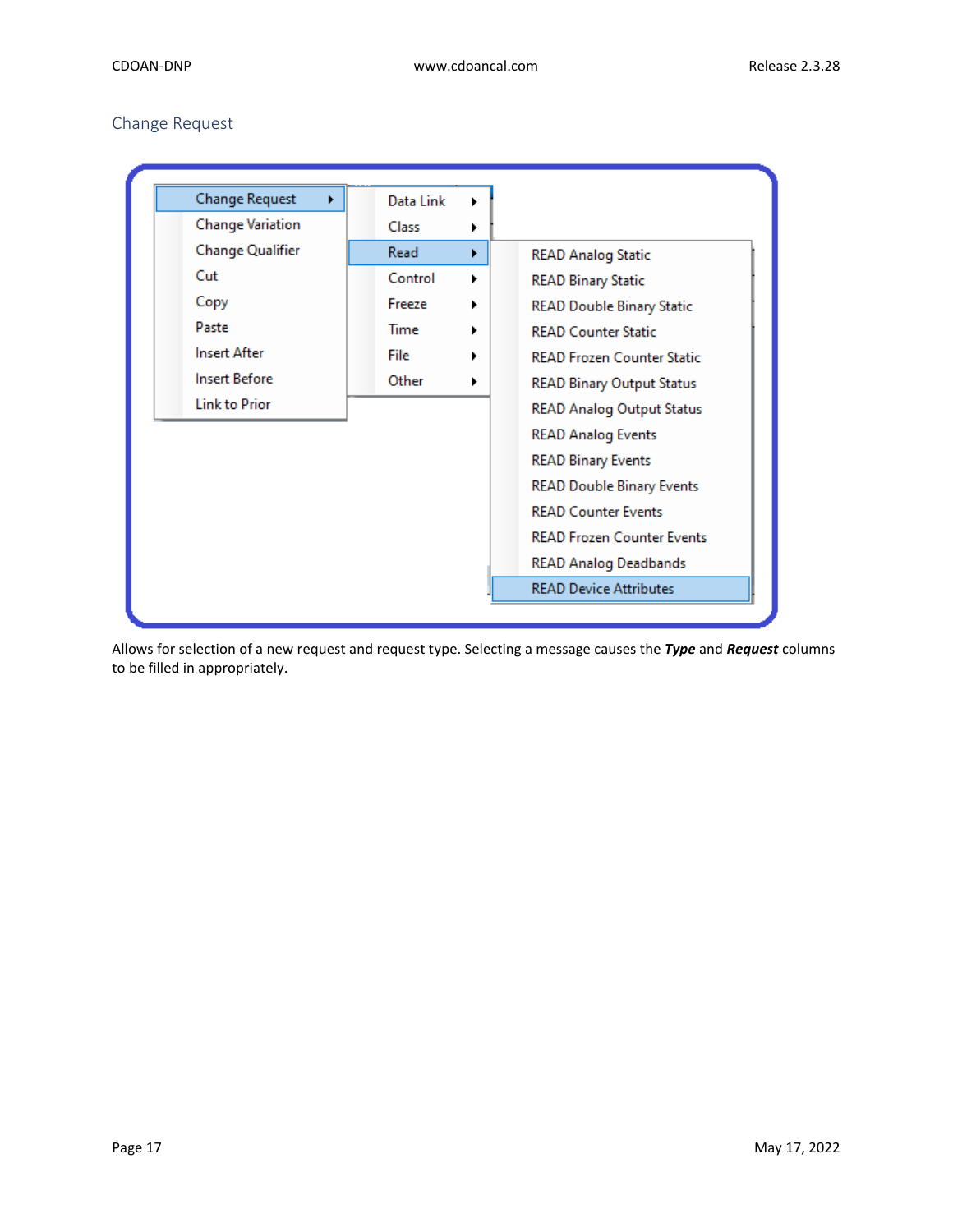## Change Variation

Presents options to enter a variation consistent with the *Type* and *Request*. For example, the following choices are presented for a *Read Analog Status* request.

| <b>READ Analog Static</b>   |
|-----------------------------|
| $\odot$ 0; Any              |
| ◯ 1; Flag 32 bit            |
| $\bigcirc$ 2; Flag 16 bit   |
| ◯ 3; NoFlag_32_bit          |
| $\bigcirc$ 4; NoFlag 16 bit |
| $\bigcirc$ 5; Flag float    |
| OK<br>Cancel                |

## Change Qualifier

Presents options to enter a qualifier code consistent with the *Type* and *Request*. For example, the following choices are presented for a *Read Analog Status* request.

| <b>READ Analog Static</b> |  |
|---------------------------|--|
| $\odot$ All               |  |
| ◯ Start/Stop              |  |
| OK<br>Cancel              |  |
|                           |  |

## Cut, Copy, Paste

Has standard meanings and apply to a single operation on the entire row.

- Cut removes the row and moves it to a clipboard
- Copy moves a copy of the current row to the clipboard
- Paste inserts the item in the clipboard at the current row location, overwriting the row's current contents

## Insert After and Insert Before

Inserts an [Unassigned] entry after or before the current row.

#### Link To Prior

If the message selected and the message above the selected message are the same type, they can be merged into a single request. For example, if both messages are "READ" or both are "CONTROL SBO" requests, then they can be as a single message by linking them. The *Link To Prior* option appears only if linkage is possible.

For example, consider the following: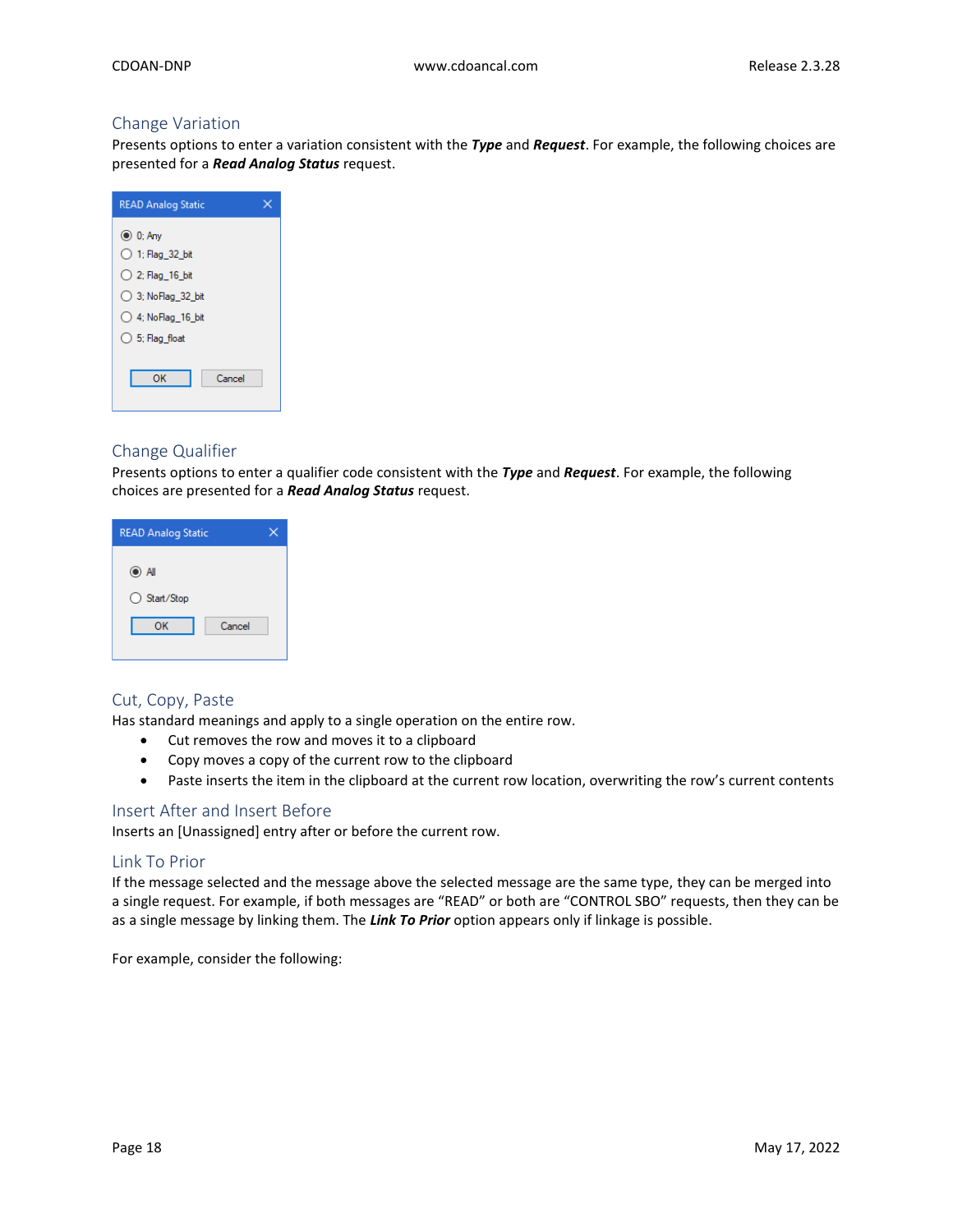|             | <b>P</b> Master Station Configuration              |                     |                       |      |             |                 |              |            |                    |              | $\qquad \qquad \Box$ | $\Sigma$<br>$\Box$ |  |
|-------------|----------------------------------------------------|---------------------|-----------------------|------|-------------|-----------------|--------------|------------|--------------------|--------------|----------------------|--------------------|--|
| Type        | Request                                            |                     | Var                   | Dest |             | Perio Frequency |              | Qualifier  | Range Range: Index | <b>CROB</b>  | Val                  | Again<br>$\wedge$  |  |
| <b>READ</b> | <b>Analog Static</b>                               |                     | 0-Any                 |      | $\mathbf 0$ | Once            | $\checkmark$ | All        |                    | $\checkmark$ |                      | Send               |  |
| <b>READ</b> | <b>Binary Static</b>                               |                     |                       |      | $\Omega$    | Once            |              | $\vee$ All |                    | $\vee$       |                      | Send               |  |
| <b>READ</b> | Counter Static                                     |                     | <b>Change Request</b> |      | 60          | Periodic        | $\checkmark$ | All        |                    | $\checkmark$ |                      | Send               |  |
|             | <b>Change Variation</b><br><b>Change Qualifier</b> |                     |                       |      |             |                 |              |            |                    |              |                      |                    |  |
|             | Cut                                                |                     |                       |      |             |                 |              |            |                    |              |                      |                    |  |
|             | Copy                                               |                     |                       |      |             |                 |              |            |                    |              |                      |                    |  |
|             | Paste                                              |                     |                       |      |             |                 |              |            |                    |              |                      |                    |  |
|             |                                                    | <b>Insert After</b> |                       |      |             |                 |              |            |                    |              |                      |                    |  |
|             |                                                    |                     | <b>Insert Before</b>  |      |             |                 |              |            |                    |              |                      |                    |  |
|             |                                                    |                     | <b>Link to Prior</b>  |      |             |                 |              |            |                    |              |                      |                    |  |
|             |                                                    |                     |                       |      |             |                 |              |            |                    |              |                      |                    |  |

## Selecting *Link To Prior* results in:

|              | laster Station Configuration |       |      |    |                 |              |              |  |                        | $\qquad \qquad \Box$ | $\Sigma$<br>$\Box$ |  |
|--------------|------------------------------|-------|------|----|-----------------|--------------|--------------|--|------------------------|----------------------|--------------------|--|
|              | Request                      | Var   | Dest |    | Perio Frequency |              | Qualifier    |  | Range Range Index CROB | Val                  | Again              |  |
|              | Analog Static                | 0-Any |      | O  | Once            | $\vee$   All |              |  |                        |                      | Send               |  |
| Type<br>READ | + Binary Static              | 0-Any |      |    | Once            |              | $\vee$   All |  |                        |                      | Send               |  |
| READ         | <b>Counter Static</b>        | 0-Any |      | 60 | Periodic        |              | All          |  |                        |                      | Send               |  |
|              |                              |       |      |    |                 |              |              |  |                        |                      |                    |  |

Note that the two messages are now joined. Sending this will issue a single message to read two objects: Analog Static and Binary Static. Also, the pull-down list (if requested) now shows as:

| <b>Change Request</b>    |  |
|--------------------------|--|
| <b>Change Variation</b>  |  |
| <b>Change Qualifier</b>  |  |
| Cut                      |  |
| Copy                     |  |
| Paste                    |  |
| <b>Insert After</b>      |  |
| <b>Insert Before</b>     |  |
| <b>Unlink from Prior</b> |  |
|                          |  |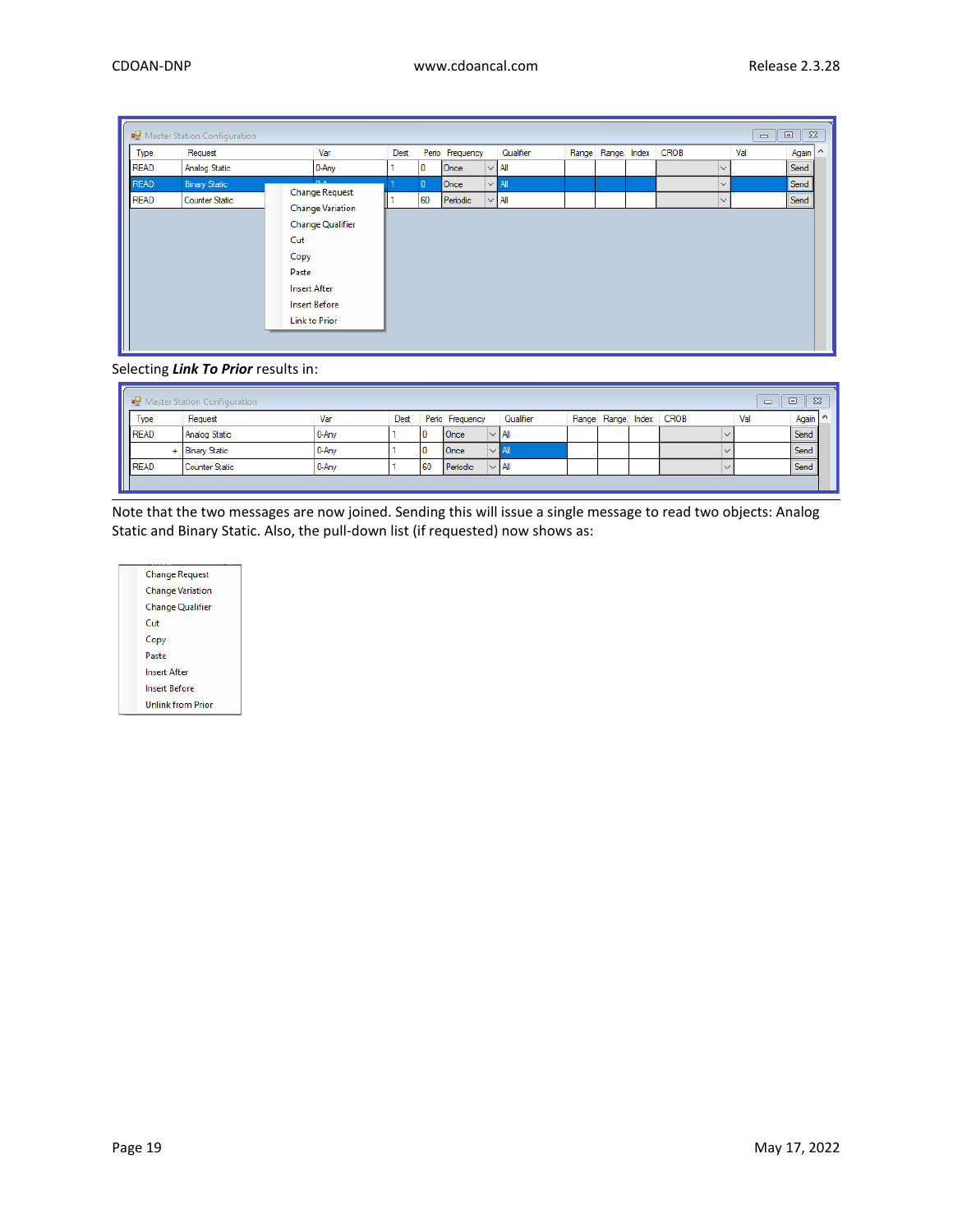# <span id="page-23-0"></span>Outstation Configuration

Shows and allows editing of the point data base for outstation simulation mode.

| <b>D</b> CDOAN       | $\Box$<br>$\times$<br>-                                                                                                                   |                    |             |                               |         |                                 |        |        |        |             |             |             |                      |                    |    |
|----------------------|-------------------------------------------------------------------------------------------------------------------------------------------|--------------------|-------------|-------------------------------|---------|---------------------------------|--------|--------|--------|-------------|-------------|-------------|----------------------|--------------------|----|
| <b>Views</b><br>File | Communication<br>Window                                                                                                                   |                    |             |                               |         |                                 |        |        |        |             |             | Not Running |                      | 23:42:39 UTC       |    |
|                      | <b>B</b> Outstation Configuration                                                                                                         |                    |             |                               |         |                                 |        |        |        |             |             |             | $\qquad \qquad \Box$ | $\Sigma$<br>$\Box$ |    |
| Adrs                 | Type                                                                                                                                      | Index              | Value       | Alt. Value                    | Time    | OnL                             | Rst    | Lost   | RFrc   | LFrc        | Chat        | Dcon        | Ref                  | Over<br>$\hat{}$   |    |
|                      | $\checkmark$<br>Binary                                                                                                                    | I٥                 | 10          | 0                             | ١o      | $\checkmark$                    | □      | □      |        | □           | □           | □           | □                    | □                  |    |
|                      | Binary<br>$\check{~}$                                                                                                                     | ١1                 | ١o          | $\overline{0}$                | I٥      | $\overline{\smile}$             | П      | П      | П      | $\Box$      | $\Box$      | $\Box$      | □                    | □                  |    |
|                      | Binary<br>$\checkmark$                                                                                                                    | 12                 | ١o          | $\mathbf{0}$                  | ١o      | $\overline{\smile}$             | □      | □      | $\Box$ | $\Box$      | $\Box$      | $\Box$      | $\Box$               | $\Box$             |    |
|                      | Binary                                                                                                                                    | $\vert\vee\vert$ 3 | I٥          | $\overline{0}$                | ١o      | $\overline{\smile}$             | $\Box$ | $\Box$ | П      | $\Box$      | $\Box$      | $\Box$      | $\Box$               | $\Box$             |    |
|                      | Binary                                                                                                                                    | $\vee$ 4           | 0           | 0                             | I٥      | $\checkmark$                    | □      | □      | □      | □           | □           | $\Box$      | □                    | □                  |    |
|                      | Binary                                                                                                                                    | $\sqrt{5}$         | l o         | O                             | I٥      | $\checkmark$                    | □      | □      | □      | □           | $\Box$      | $\Box$      | □                    | $\Box$             |    |
|                      | $\backsim$<br>Binary                                                                                                                      | l 6                | I٥          | $\overline{\mathbf{0}}$       | I٥      | $\overline{\vee}$               | $\Box$ | П      | П      | $\Box$      | $\Box$      | $\Box$      | $\Box$               | $\Box$             |    |
|                      | $\checkmark$<br>Binary                                                                                                                    | 17                 | ١o          | $\bullet$                     | I٥      | $\checkmark$                    | □      | □      | □      | □           | □           | □           | □                    | □                  |    |
|                      | Counter                                                                                                                                   | $\sim$ $\mid$ o    | I٥          | $\overline{0}$                | I٥      | $\triangleright$                | П      | □      | П      | □           | □           | $\Box$      | □                    | П                  |    |
|                      | $\check{~}$<br>Counter                                                                                                                    | I٦                 | ١o          | $\mathbf{0}$                  | I٥      | $\checkmark$                    | □      | □      | $\Box$ | $\Box$      | □           | $\Box$      | $\Box$               | $\Box$             |    |
|                      | $\checkmark$<br>Counter                                                                                                                   | l2                 | I٥          | O                             | ١o      | $\overline{\smile}$             | $\Box$ | $\Box$ | $\Box$ | $\Box$      | $\Box$      | $\Box$      | $\Box$               | $\Box$             |    |
|                      | $\check{~}$<br>Counter                                                                                                                    | l3                 | $\mathbf 0$ | $\mathbf 0$                   | I٥      | $\overline{\vee}$               | □      | □      | □      | $\Box$      | $\Box$      | $\Box$      | □                    | □                  |    |
|                      | Counter                                                                                                                                   | $\vee$ 4           | ١o          | O                             | ١o      | $\checkmark$                    | □      | □      | □      | □           | □           | $\Box$      | □                    | $\Box$             |    |
|                      | $\sim$<br>Counter                                                                                                                         | l5                 | O           | $\overline{\mathbf{0}}$       | I٥      | $\overline{\vee}$               | $\Box$ | П      | П      | $\Box$      | $\Box$      | $\Box$      | $\Box$               | $\Box$             |    |
|                      | $\checkmark$<br>Counter                                                                                                                   | l6                 | ١o          | $\mathbf{0}$                  | I٥      | $\overline{\smile}$             | □      | □      | □      | $\Box$      | □           | □           | □                    | $\Box$             |    |
|                      | $\backsim$<br>Counter                                                                                                                     | 17                 | ١o          | $\overline{0}$                | I٥      | $\overline{\smile}$             | □      | □      | $\Box$ | $\Box$      | $\Box$      | $\Box$      | □                    | $\Box$             |    |
|                      | $\checkmark$<br>Analog                                                                                                                    | I٥                 | l O         | 0                             | I٥      | $\overline{\smile}$             | □      | □      | П      | $\Box$      | □           | $\Box$      | $\Box$               | $\Box$             |    |
|                      | $\sim$<br>Analog                                                                                                                          | п                  | ١o          | O                             | I٥      | $\overline{\smile}$             | П      | $\Box$ | П      | $\Box$      | $\Box$      | $\Box$      | $\Box$               | $\Box$             |    |
|                      | $\backsim$<br>Analog                                                                                                                      | 12                 | $\mathbf 0$ | $\overline{\mathbf{0}}$       | I٥      | $\overline{\vee}$               | $\Box$ | □      | □      | $\Box$      | $\Box$      | $\Box$      | □                    | □                  |    |
|                      | $\check{~}$<br>Analog                                                                                                                     | l3                 | ١o          | $\bullet$                     | o       | $\checkmark$                    | □      | □      | □      | □           | □           | □           | □                    | □                  |    |
|                      | $\overline{\mathbf{v}}$<br>Analog                                                                                                         | l4<br>5            | O<br>١o     | $\overline{0}$                | I٥<br>o | $\triangledown$<br>$\checkmark$ | П      | П      | П<br>П | $\Box$      | $\Box$      | $\Box$      | $\Box$               | $\Box$             |    |
|                      | $\vert \vee$<br>Analog<br>$\backsim$                                                                                                      | l6                 | l o         | $\mathbf 0$<br>$\overline{0}$ | I٥      | $\overline{\smile}$             | $\Box$ | □      |        | $\Box$      | □<br>$\Box$ | $\Box$      | $\Box$               | $\Box$<br>$\Box$   |    |
|                      | Analog<br>Analog                                                                                                                          | $\vee$ 7           | 0           | $\mathbf 0$                   | I٥      | $\overline{\smile}$             | П<br>□ | □<br>□ |        | $\Box$<br>□ | □           | $\Box$<br>□ | □<br>□               | □                  |    |
|                      |                                                                                                                                           |                    |             |                               |         | $\overline{\smile}$             |        |        |        | $\Box$      |             | $\Box$      |                      | $\Box$             |    |
| $\langle$            | $\Box$<br>$\Box$<br>I٥<br>□<br>□<br>п<br>$\vert\mathbf{\cdot}\vert$ 0<br>I٥<br>O<br><b>Binary Output</b><br>$\checkmark$<br>$\rightarrow$ |                    |             |                               |         |                                 |        |        |        |             |             |             |                      |                    |    |
|                      |                                                                                                                                           |                    |             |                               |         |                                 |        |        |        |             |             |             |                      |                    |    |
|                      |                                                                                                                                           |                    |             |                               |         |                                 |        |        |        |             |             |             |                      |                    |    |
| Config               | DNP3<br>Master<br>Outstation                                                                                                              |                    |             |                               |         |                                 |        |        |        |             |             |             |                      |                    |    |
|                      |                                                                                                                                           |                    |             |                               |         |                                 |        |        |        |             |             |             |                      |                    | л. |

## <span id="page-23-1"></span>Adding and Deleting Points

Points are added to or deleted from the table by selecting the edit pull-down list or right-clicking a row in the table.

|                                        | ● <b>■</b> CDOAN                                                    |         |  |              |       |       |            |      |              |     |  |  |  |                              |      |
|----------------------------------------|---------------------------------------------------------------------|---------|--|--------------|-------|-------|------------|------|--------------|-----|--|--|--|------------------------------|------|
| File                                   | Edit<br>Communication Window<br><b>Views</b>                        |         |  |              |       |       |            |      |              |     |  |  |  |                              |      |
| $\mathbf{u}_{\mathrm{m}}^{\mathrm{H}}$ | Add<br>$\Sigma$<br>$\Box$<br>$\qquad \qquad \Box$<br>tion<br>Delete |         |  |              |       |       |            |      |              |     |  |  |  |                              |      |
| Ad                                     | Copy                                                                |         |  |              | Index | Value | Alt. Value | Time | OnL          | Rst |  |  |  | Lost RFrc LFrc Chat Dcon Ref | Over |
|                                        | Paste                                                               |         |  | $\vee$ 10    |       |       |            | u    | $\checkmark$ |     |  |  |  |                              |      |
|                                        |                                                                     | TBINary |  | $\checkmark$ |       |       |            |      | $\checkmark$ |     |  |  |  | ᅳ                            |      |
|                                        |                                                                     | Binary  |  | $\checkmark$ | 0     |       |            |      | ☑            |     |  |  |  | 一                            |      |
|                                        |                                                                     | Binary  |  | $\checkmark$ | 3     |       |            |      | ☑            |     |  |  |  |                              |      |

Selecting:

- *Add* generates the following dialog
- *Delete* deletes points in all selected rows
- *Copy* remembers contents of the current row for *Paste* operations
- *Paste* copies contents of the "Copied" row to all selected cells (excluding Adrs, Type, and Index). The target row and the source row must be of the same point type.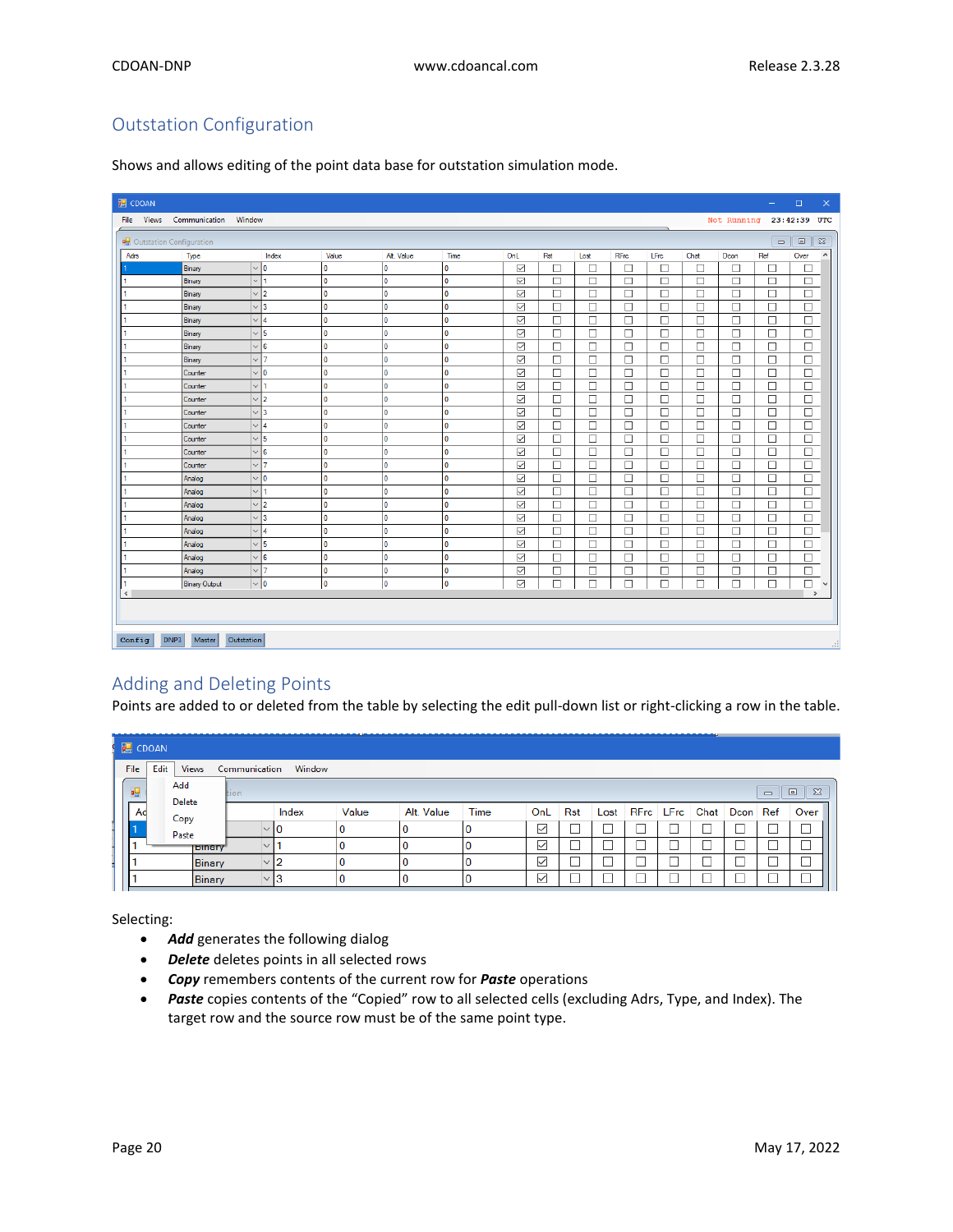| <b>Add points</b>         |                                                                                                              |      |
|---------------------------|--------------------------------------------------------------------------------------------------------------|------|
| Outstation<br>Point Count |                                                                                                              |      |
| Point Type                | Binary<br>Binary<br>2-Bit Binary<br>Counter<br>Analog<br><b>Binary Output</b><br>Analog Output<br>Unassigned | icel |

Enter the outstation address, the number of points to add, and the point type.

- Points are generated starting at index 0 within each point type at each outstation. Additional points are assigned incrementally increasing indices. There is no way to start point indices at any value other than 0, and there is no way to generate "gaps" in the address space. When a point is deleted from the middle (e.g., deleting point index 5 after creating indices 0 to 10), point indices are re-sequenced before an outstation simulation session is started.
- Both input and output points must be defined. A control action received for an undefined point results in an "undefined" control status response.
- Each counter point configures both an active running counter and a frozen counter consistent with the subset level being simulated. A frozen counter value represents the value of the same running counter that existed when the freeze operation was processed.

## <span id="page-24-0"></span>Point Properties

Properties define values and flags to report to the master when the point is polled. Any property may be changed while communication is active. The new value will be reported and events are generated when applicable.

| <b>Value</b>         | Value initially associated with the point                                                                                                                                                                                                                                                                                                    |
|----------------------|----------------------------------------------------------------------------------------------------------------------------------------------------------------------------------------------------------------------------------------------------------------------------------------------------------------------------------------------|
| Alt. Value           | Alternate point value                                                                                                                                                                                                                                                                                                                        |
| Time                 | The alternate value is processed at a frequency specified in the time column, in seconds.<br>"Processing" depends on the point type.                                                                                                                                                                                                         |
| Analog Inputs        | Alternates between alternate and initial values at every time interval. An event is generated if<br>the difference between the values meets or exceeds the analog reporting deadband (specified in<br>the DNP3 Protocol Settings View). Only one event per analog input is saved. Each new event<br>overwrites any prior, non-reported event |
| <b>Binary Inputs</b> | Alternates between and alternate and initial values at every time interval. A binary event is<br>generated if the values differ. Multiple events per point are saved.                                                                                                                                                                        |
| Counter              | Current value is incremented by the alternate values every period. An event is generated when<br>the accumulated unreported change exceeds the counter deadband value in the DNP3<br>parameters page. No events based on a value change are reported if the counter event<br>deadband value is 0.                                            |
| <b>Flags</b>         | The state of each point flag. Any change while communication is active generates an event.<br>Changing an inconsistent flag, such as reference error for a binary input point, has no effect.                                                                                                                                                |
|                      | The meaning of each flag is shown by mouseover in the flag title line.                                                                                                                                                                                                                                                                       |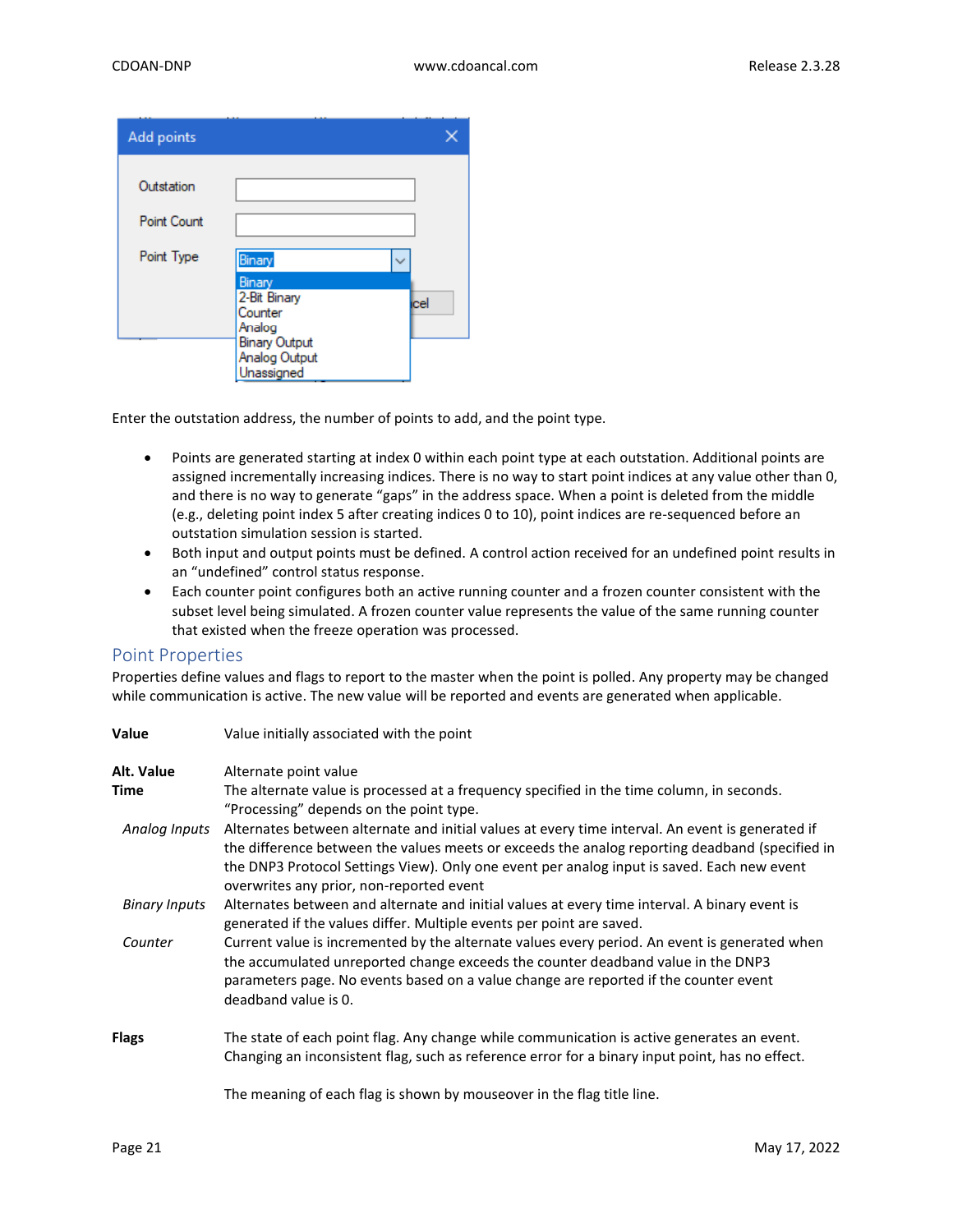# <span id="page-25-0"></span>Communication

## <span id="page-25-1"></span>Starting Communication

Active communication is started when by selecting either Master, Outstation, Listen, or Connect under the Communication pull-down list.

| <b>H</b> CDOAN |      |              |               |        |  |  |  |  |  |
|----------------|------|--------------|---------------|--------|--|--|--|--|--|
| File           | Edit | <b>Views</b> | Communication | Window |  |  |  |  |  |
|                |      |              | Master        |        |  |  |  |  |  |
|                |      |              | Outstation    |        |  |  |  |  |  |
|                |      |              | Listen        |        |  |  |  |  |  |
|                |      |              | Connect       |        |  |  |  |  |  |

*Master* Starts communication as a master. Messages are transmitted as defined in the Master Config View. *Outstation* Starts communication as a set of 1 to 10 outstations, using point data defined in the Outstation Config view. *Listen* Listens to communication between active masters and outstations. Network listening can be filtered to specific masters or outstations by entering their IP addresses in the Config view. *Connect* An alternative way to start communication as a master. In this mode, CDOAN-DNP3 connects, but no messages are transmitted initially. Messages are transmitted manually, once for every time a message's *Again* box is checked in the Master Config view.

| Master Station Configuration<br>$-$<br>CCD<br>回<br>$\qquad \qquad \Box$<br>బ |        |                   |           |        |                    |       |             |     |       |
|------------------------------------------------------------------------------|--------|-------------------|-----------|--------|--------------------|-------|-------------|-----|-------|
| Request                                                                      | Period | Send              | Qualifier | Range1 | Range <sub>2</sub> | Index | <b>CROB</b> | Val | Again |
| Class 1/2/3/0<br>$\vee$ 1                                                    |        | Once<br>$\vee$ IA |           |        |                    |       |             |     | Again |
|                                                                              |        |                   |           |        |                    |       |             |     |       |

Other messages may be automatically sent to satisfy requirements for Data Link ACK, Application confirm, or on detecting the *Restart* or *Need Time* internal indication bits.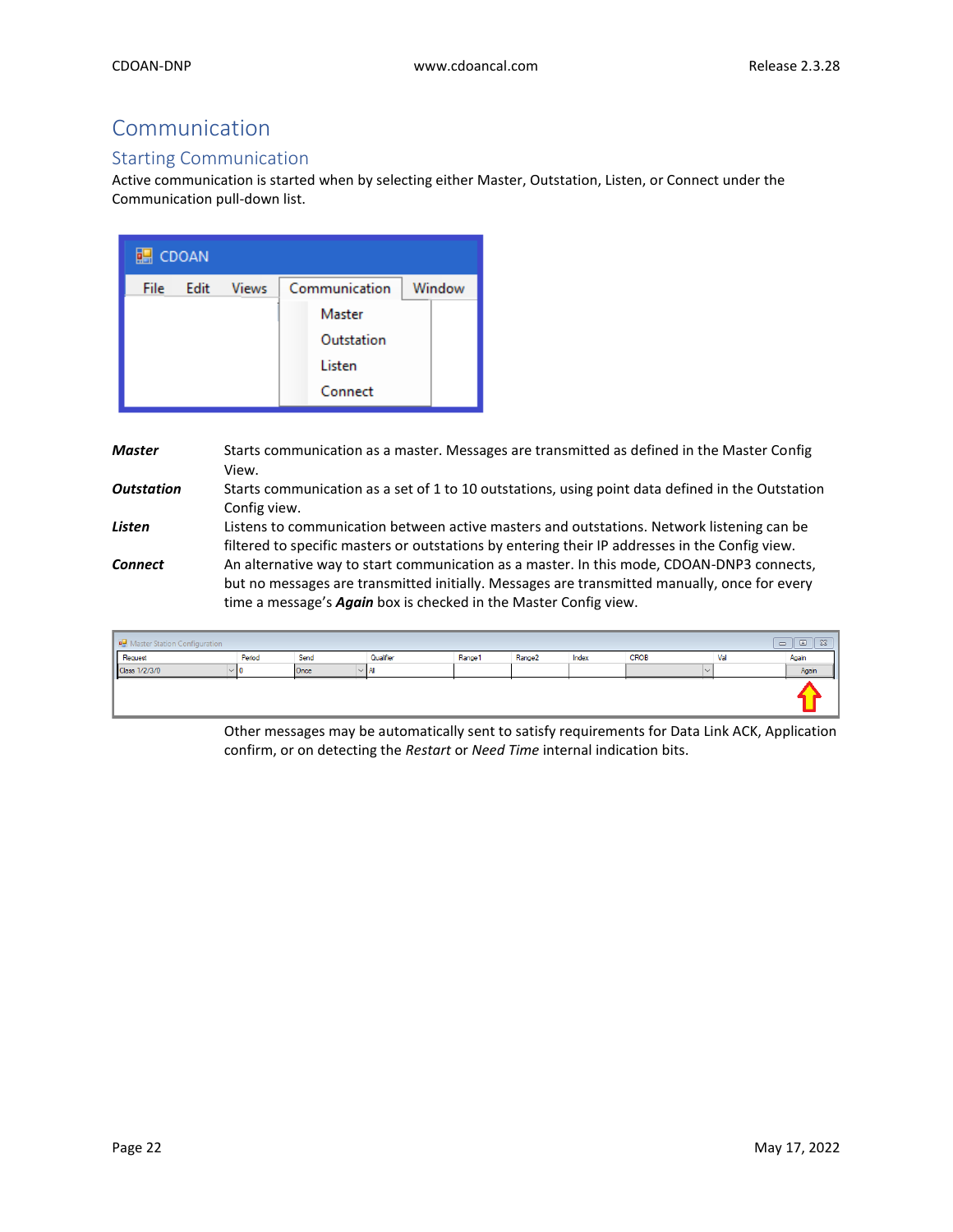## <span id="page-26-0"></span>Showing Communication Messages

The **Communication Messages** view displays communication data collected from an active network or serial communication session, or loaded from a saved messages file. Options at the top of windows control how data is presented.



## <span id="page-26-1"></span>Scroll Options (radio buttons)

Scroll - Normal scrolling

Do No Scroll - New messages are still added at the bottom of the window, but lines do not scroll. The window remains focused at the current position. The view can be scrolled manually

## <span id="page-26-2"></span>Display Options (check boxes)

| Show D.L.            | Shows hex octets (bytes) in each data link frame. CRC security bytes are enclosed in braces "{}"<br>and are shown in red when in error.                                                                        |
|----------------------|----------------------------------------------------------------------------------------------------------------------------------------------------------------------------------------------------------------|
| Show Appl            | Shows hex octets (bytes) in each application fragment, shown only when a complete fragment is<br>received, which may require multiple data link frames. Application data omits CRC bytes                       |
| <b>Octet Details</b> | Data bytes for each interpreted application data item are shown in the margin to the right of the<br>corresponding description                                                                                 |
| Black/White          | Information in the "Active Comm" view can be shown in color, with different colors used for<br>master and for outstation communication, or in black and white                                                  |
| Save Messages        | When checked, data written to the "Active Comm" view is also written to a communication<br>message file. File writing stops when the box is unchecked or when communication stops.                             |
|                      | Show Headers Only - When checked, only summary information about each message is shown. This reduces<br>processor utilization. Most processor time is used updating the screen.                                |
|                      | All data processing still occurs and point values are updated on the <i>Point Data</i> view. The only<br>change with this option set is that data presentation on the <b>Communication</b> view is compressed. |
|                      | If enabled, the user is given an option (when communication is stopped) to regenerate the<br>communication view with all messages shown in expanded format.                                                    |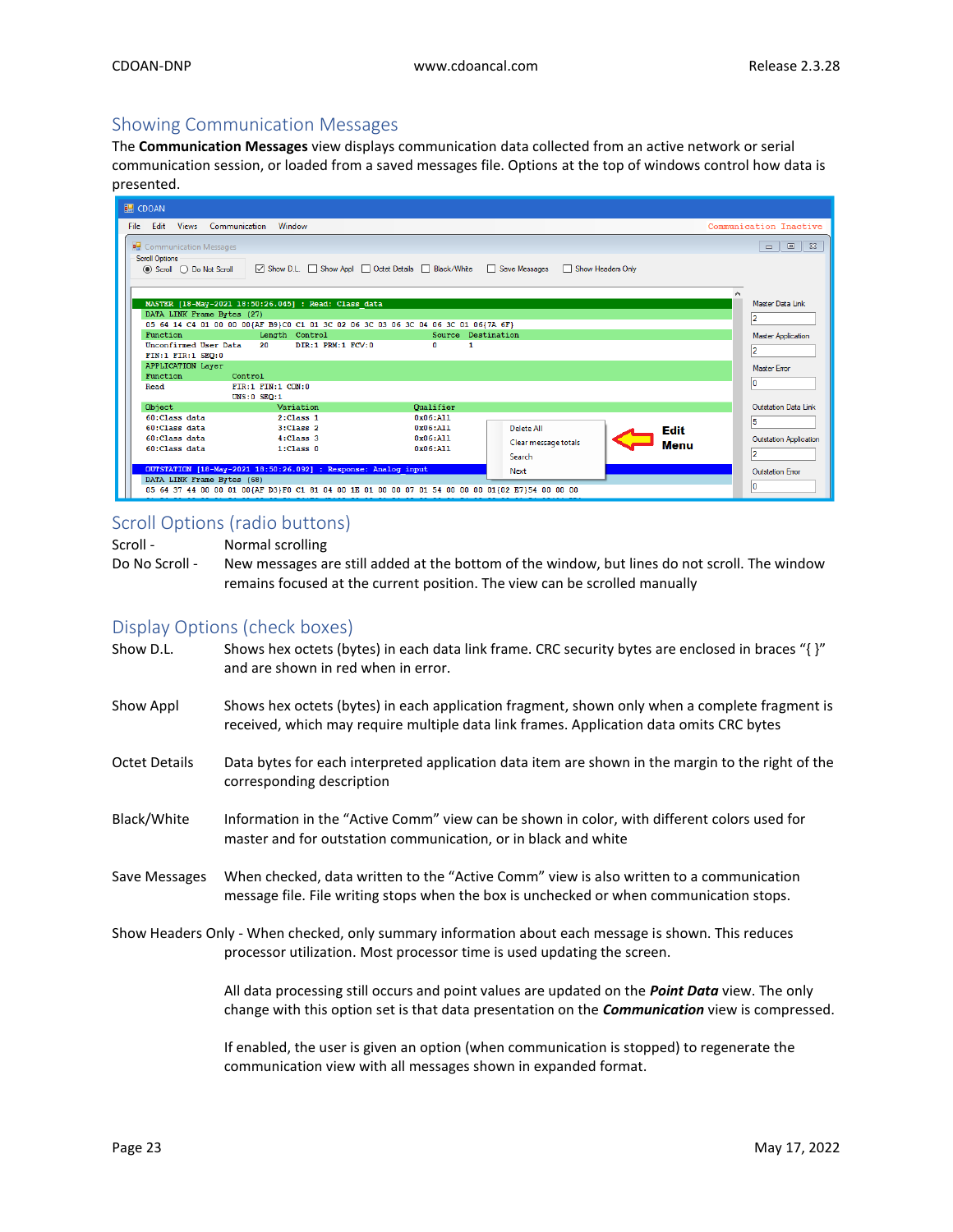## Sample Excerpt from Active Comm Data Presentation

|                                           |          | Data Link Frame Bytes (71) |                                                                                                                                                                                                     |                    |                   |                      |             |                          |                       |  |  |                   |                                                          |  |
|-------------------------------------------|----------|----------------------------|-----------------------------------------------------------------------------------------------------------------------------------------------------------------------------------------------------|--------------------|-------------------|----------------------|-------------|--------------------------|-----------------------|--|--|-------------------|----------------------------------------------------------|--|
| <b>Data Link</b><br><b>Layer Octets</b>   |          | 32 FB 01 32 FB {E1 BF}     | 05 64 3A 44 02 00 01 00{53 79}CA CO 81 00 00 02 02 17 03 00 01 F9 22 D0 8D 70{A5 AB}O1 01 01 F9<br>22 DO 8D 70 01 02 81 F9 22 DO 8D 70{8D F8}01 1E 02 00 00 04 01 32 FB 01 32 FB 01 32 FB 01{2F A3} |                    |                   |                      |             |                          |                       |  |  |                   | <b>CRC</b> Octets in braces.<br>Shown in red if in error |  |
|                                           | Function |                            |                                                                                                                                                                                                     | Length Control     |                   |                      |             |                          | Source Destination    |  |  |                   |                                                          |  |
| <b>Data Link Layer</b>                    |          | Unconfirmed User Data      | 58                                                                                                                                                                                                  |                    | DIR:0 PRM:1 FCV:0 |                      |             |                          |                       |  |  |                   |                                                          |  |
|                                           |          | Transport Layer            |                                                                                                                                                                                                     |                    |                   |                      |             |                          |                       |  |  |                   |                                                          |  |
| <b>Transport Layer</b>                    |          | FIN:1 FIR:1 SEO:10         |                                                                                                                                                                                                     |                    |                   |                      |             |                          |                       |  |  |                   |                                                          |  |
|                                           |          |                            | Application Layer Bytes (52) - CRCs Removed                                                                                                                                                         |                    |                   |                      |             |                          |                       |  |  |                   |                                                          |  |
| <b>Application</b><br><b>Layer Octets</b> |          |                            | C0 81 00 00 02 02 17 03 00 01 F9 22 D0 8D 70 01 01 01 F9 22 D0 8D 70 01 02 81 F9 22 D0 8D 70 01<br>1E 02 00 00 04 01 32 FB 01 32 FB 01 32 FB 01 32 FB 01 32 FB                                      |                    |                   |                      |             |                          |                       |  |  |                   | <b>Application Octets</b><br><b>Corresponding to</b>     |  |
|                                           | Function |                            | Control                                                                                                                                                                                             |                    |                   | Internal Indications |             |                          |                       |  |  |                   | <b>Information</b>                                       |  |
| <b>Application Header</b>                 | Response |                            | FIR:1 FIN:1 CON:0<br>UNS:0 SEQ:0                                                                                                                                                                    |                    |                   |                      |             |                          |                       |  |  | CO 81 00 00       | at the left:                                             |  |
|                                           | Object   |                            |                                                                                                                                                                                                     | Variation          |                   |                      |             | Oualifier                |                       |  |  |                   |                                                          |  |
| <b>1st Object Header</b>                  |          | 2:Binary input event       |                                                                                                                                                                                                     | 2:With time        |                   |                      |             |                          | 0x17:List of 3 points |  |  | 02 02 17 03       |                                                          |  |
|                                           |          | Index Value                | Flags                                                                                                                                                                                               |                    |                   | Time                 |             |                          |                       |  |  |                   |                                                          |  |
|                                           | > 0      | $\Omega$                   | Online                                                                                                                                                                                              |                    |                   |                      |             | 28-Feb-2020 09:59:52.825 |                       |  |  |                   | 00 01 F9 22 D0 8D 70 01                                  |  |
| <b>1st Object Data</b>                    | >1       | $\mathbf{0}$               | Online                                                                                                                                                                                              |                    |                   |                      |             | 28-Feb-2020 09:59:52.825 |                       |  |  |                   | 01 01 F9 22 D0 8D 70 01                                  |  |
|                                           | > 2      | $\blacksquare$             | Online                                                                                                                                                                                              |                    |                   |                      |             | 28-Feb-2020 09:59:52.825 |                       |  |  |                   | 02 81 F9 22 D0 8D 70 01                                  |  |
|                                           | Object   |                            |                                                                                                                                                                                                     | Variation          |                   |                      |             | Oualifier                |                       |  |  |                   |                                                          |  |
| 2nd Object Header                         |          | 30:Analog input            |                                                                                                                                                                                                     | 2:16 bit with flag |                   |                      |             |                          | 0x00:Start 0, Stop 4  |  |  | 1E 02 00 00 04    |                                                          |  |
|                                           |          | Index Value                | Flags                                                                                                                                                                                               |                    |                   |                      | Index Value |                          | Flags                 |  |  |                   |                                                          |  |
|                                           | > 0      | 64306                      | Online                                                                                                                                                                                              |                    |                   | >1                   |             | 64306                    | Online                |  |  | 01 32 FB 01 32 FB |                                                          |  |
| 2nd Object Data                           | > 2      | 64306                      | Online                                                                                                                                                                                              |                    |                   | > 3                  |             | 64306                    | Online                |  |  | 01 32 FB 01 32 FB |                                                          |  |
|                                           | >4       | 64306                      | Online                                                                                                                                                                                              |                    |                   |                      |             |                          |                       |  |  | 01 32 FB          |                                                          |  |

## Sample when "Show Headers Only" checked

| <b>P</b> Communication Messages             |                                                                     |                      |                   |          | $\Sigma$<br>$\Box$<br>$\Box$ |
|---------------------------------------------|---------------------------------------------------------------------|----------------------|-------------------|----------|------------------------------|
| <b>Scroll Options</b>                       |                                                                     |                      |                   |          |                              |
| <b>■</b> Scroll ● Do Not Scroll             | ○ Show D.L. Show Appl   Octet Details   Black/White   Save Messages |                      | Show Headers Only |          |                              |
|                                             |                                                                     |                      |                   | $\wedge$ |                              |
|                                             | MASTER [18-May-2021 19:01:50.925] : Read: Class data                |                      |                   |          | Master Data Link             |
| --> Transport header: FIN:1 FIR:1 SEO:0     |                                                                     |                      |                   |          | 6                            |
| 60:Class data                               | 2:Class 1                                                           | $0x06:$ A11          |                   |          |                              |
| 60:Class data                               | 3:Class <sub>2</sub>                                                | $0x06:$ A11          |                   |          | <b>Master Application</b>    |
| 60:Class data                               | 4:Class <sub>3</sub>                                                | $0x06:$ A11          |                   |          | l6.                          |
| 60:Class data                               | 1:Class <sub>0</sub>                                                | $0x06:$ A11          |                   |          |                              |
|                                             |                                                                     |                      |                   |          | Master Error                 |
| --> Transport header: FIN:1 FIR:1 SEO:0     | OUTSTATION [18-May-2021 19:01:51.030] : Response: Analog input      |                      |                   |          | 10                           |
| --> Internal Indications: Need Time Restart |                                                                     |                      |                   |          |                              |
|                                             | 30:Analog input 4:16 bit, No flag 0x00:Start 0, Stop 7              |                      |                   |          | Outstation Data Link         |
|                                             |                                                                     |                      |                   |          | 6                            |
|                                             | MASTER [18-May-2021 19:01:52.034] : Write: Internal indications     |                      |                   |          |                              |
| --> Transport header: FIN:1 FIR:1 SEQ:0     |                                                                     |                      |                   |          | Outstation Application       |
| 80:Internal Indications                     | 1:Packed                                                            | Ox00:Start 7, Stop 7 |                   |          | 6                            |
|                                             |                                                                     |                      |                   |          |                              |
|                                             | OUTSTATION [18-May-2021 19:01:52.111] : Response                    |                      |                   |          | <b>Outstation Error</b>      |
| --> Transport header: FIN:1 FIR:1 SEO:0     |                                                                     |                      |                   |          | ١n                           |
| --> Internal Indications: Need Time         |                                                                     |                      |                   |          |                              |
|                                             | MASTER [18-May-2021 19:01:53.059] : Record Current Time             |                      |                   |          |                              |
| --> Transport header: FIN:1 FIR:1 SEO:0     |                                                                     |                      |                   |          |                              |
|                                             |                                                                     |                      |                   |          |                              |
|                                             | OUTSTATION [18-May-2021 19:01:53.136] : Response                    |                      |                   |          |                              |
| --> Transport header: FIN:1 FIR:1 SEQ:0     |                                                                     |                      |                   |          |                              |
|                                             |                                                                     |                      |                   |          |                              |
|                                             |                                                                     |                      |                   |          |                              |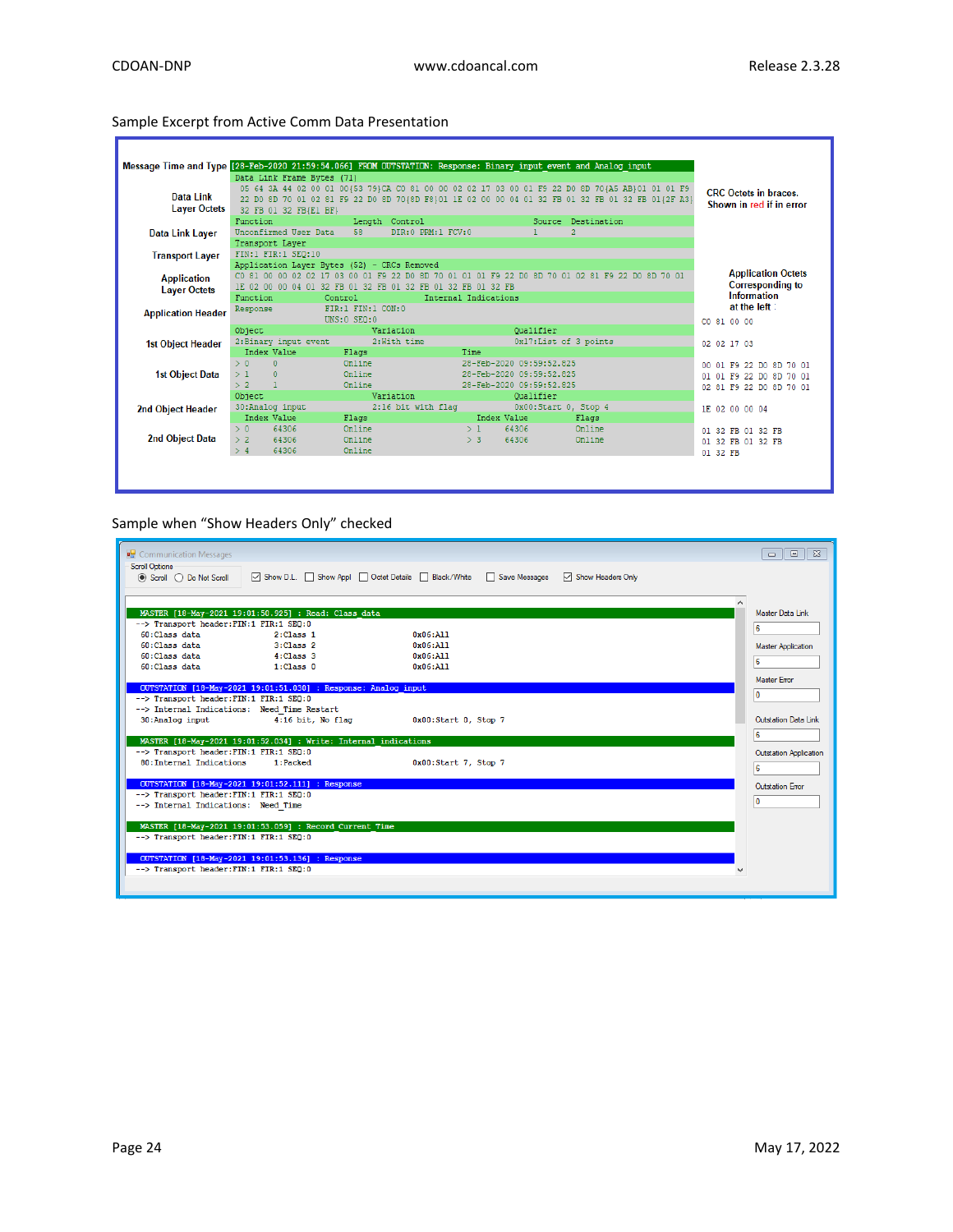Г

## <span id="page-28-0"></span>Communication Statistics

Shown at the right edge of this view.

| Master Data Link<br>0          | $\Omega$ | Messages received from a master<br>Data Link |
|--------------------------------|----------|----------------------------------------------|
| <b>Master Application</b><br>0 | $\circ$  | Application                                  |
| <b>Master Error</b><br>0       | $\Omega$ | With errors                                  |
|                                |          | Messages received from an outstation         |
| Outstation Data Link<br>0      | $\Omega$ | Data Link                                    |
| Outstation Application<br>0    | $\circ$  | Application                                  |
| Outstation Error<br>0          | $\circ$  | With errors                                  |

## <span id="page-28-1"></span>Edit Menu

The edit menu for the Communication View allows for:

- Deleting all messages
- Clearing message totals shown at the right potion of the view

When communication is inaction, the edit view contains extra entries

| Edit |                       |
|------|-----------------------|
|      | Delete All            |
|      | Clear message totals  |
|      | Search                |
|      | Next                  |
|      | Save Current Messages |

- Search allows entry of a search string for messages shown. Text is case insensitive
- Next finds the next entry
- Save Current Messages Writes contents of the messages view to a CMSG file, the same as if saving was enabled during communication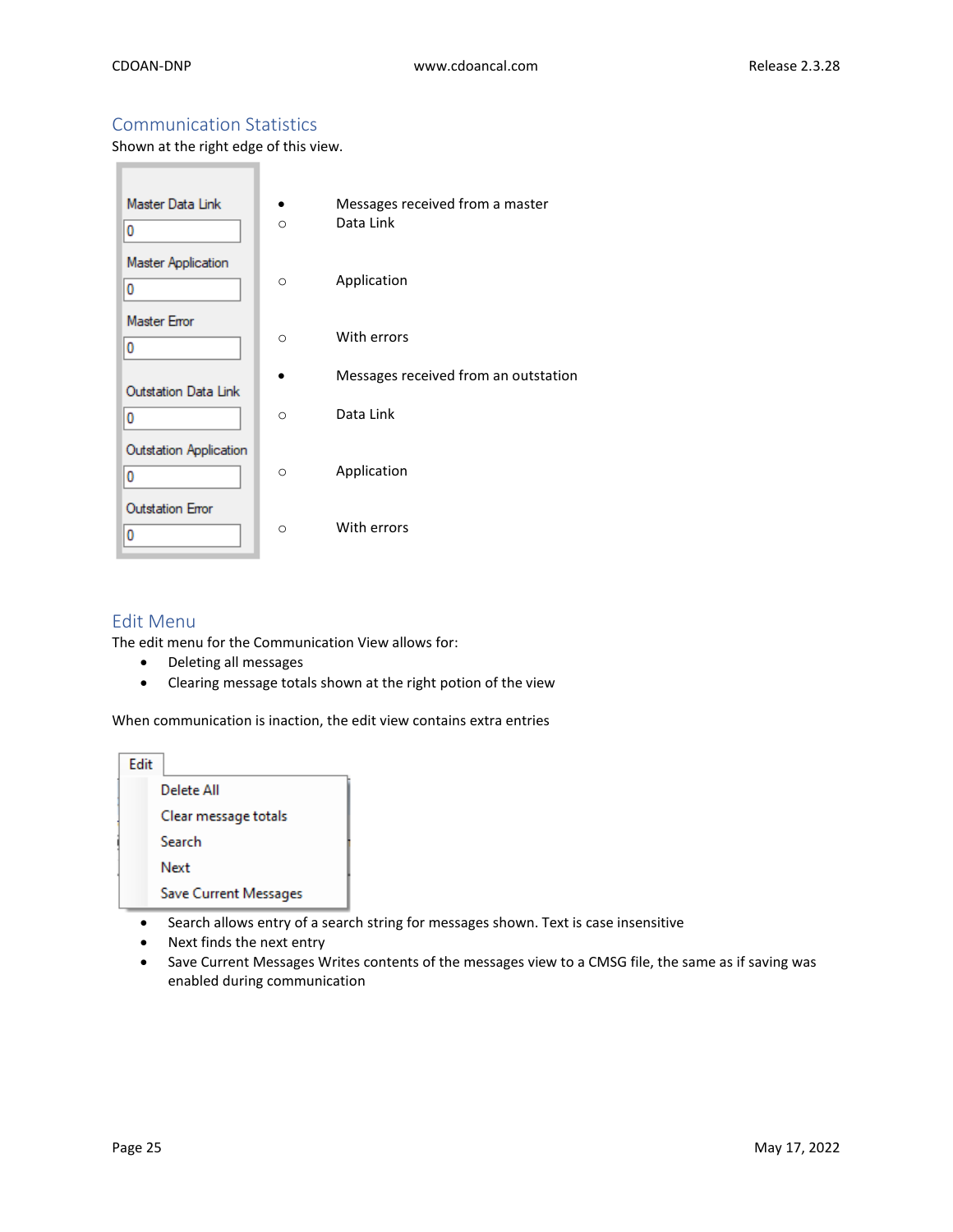# <span id="page-29-0"></span>Point Data

## <span id="page-29-1"></span>**Display**

The points view shows values for all points from all devices detected during communication. Time stamps for input points are shown only if reported by the outstation.

In addition to input points, an entry is made for every analog and binary output control action detected. A time stamp is generated for these output actions indicating the time the control was detected.

| $\Box$ CDOAN                                                   |                     |                                               |      |       |      |                                       |  |  |  |
|----------------------------------------------------------------|---------------------|-----------------------------------------------|------|-------|------|---------------------------------------|--|--|--|
| Edit<br>File<br>Communication<br>Window<br>Communicat<br>Views |                     |                                               |      |       |      |                                       |  |  |  |
| 吧                                                              |                     | Edit Point Names and Value/State Descriptions |      |       |      | $\Sigma$<br>$\qquad \qquad \Box$<br>▣ |  |  |  |
|                                                                | Trend               |                                               |      |       |      |                                       |  |  |  |
| Adre                                                           | <b>TYDE</b>         | шиех                                          | Name | Value | Time | <b>Flags</b>                          |  |  |  |
|                                                                | <b>Binary Input</b> |                                               |      |       |      | No flag (Online implied)              |  |  |  |
|                                                                | <b>Binary Input</b> |                                               |      |       |      | No flag (Online implied)              |  |  |  |
|                                                                | <b>Binary Input</b> |                                               |      |       |      | No flag (Online implied)              |  |  |  |

Points are sorted by DNP3 address (address of the outstation), then by point type, and point index.

## <span id="page-29-2"></span>Edit Menu

The edit menu supports:

## **Edit Point Names and Value/State Descriptions**

Addition of point name, binary state name, and analog engineering unit information (described in next section)

#### **Trend**

Adding an analog, binary, or double binary points point to the trend view. Counters cannot be trended.

## <span id="page-29-3"></span>Trend

Selecting the *Trend* target automatically starts trending on the selected point. The point will be shown in the color of the trend slot to which is was assigned. No further entry is needed.

## <span id="page-29-4"></span>Adding Point Names, Binary State Descriptions, and Analog Engineering Units Information

The product supports entry of:

- Point names for all input point types, and
- State names for binary and double binary input points, and
- Engineering unit descriptions and conversion information for analog input points

The entry process is started by selecting **Edit Point Names and Value/State Descriptions** in the edit pull-down list from the *Point Values* view. The selection generates the menu shown on the next page.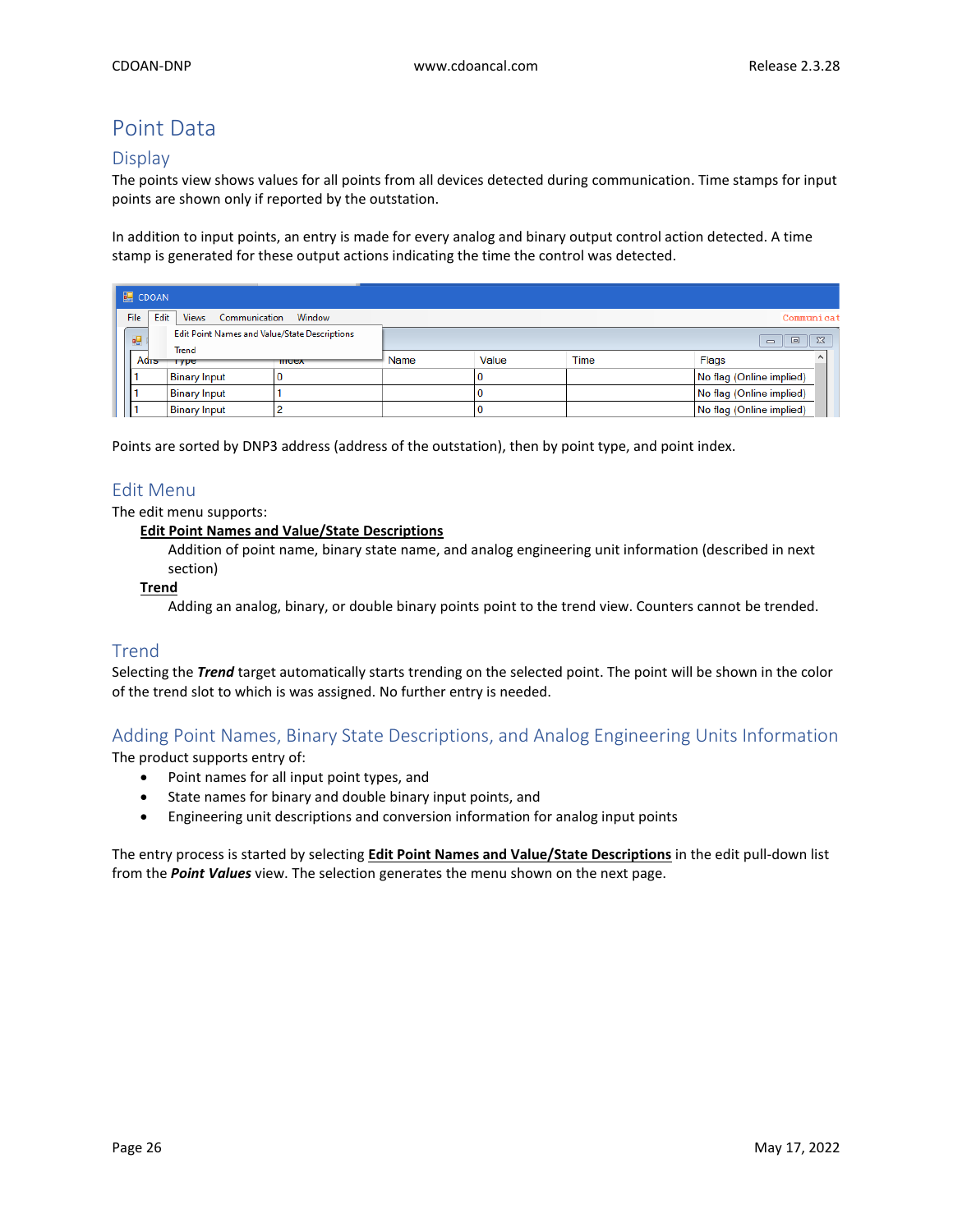|                                |              |            |              | Name and the state of the state of the state of the state of the state of the state of the state of the state |         |         | Malue and Time and Time and Time and Time and Time and Time and Time and Time and Time and Time and Time and T |          |         |
|--------------------------------|--------------|------------|--------------|---------------------------------------------------------------------------------------------------------------|---------|---------|----------------------------------------------------------------------------------------------------------------|----------|---------|
|                                |              |            |              | . In Show O Hide I Show O Hide I Show O Hide I Show O Hide I Show O Hide I Show O Hide I Show O Hide          |         |         |                                                                                                                |          |         |
| Finished                       | Outstation   | Point Type | Index        | Name                                                                                                          | Eng Min | Eng Max | EU                                                                                                             | Name Off | Name On |
|                                | -1           | Binary     | $\mathbf{0}$ | Binary 1                                                                                                      |         |         |                                                                                                                | Trip     | Close   |
| Edit                           | 1            | Binary     | 1.           | Binary 4                                                                                                      |         |         |                                                                                                                | Trip     | Close   |
|                                | $\mathbf{1}$ | Counter    | $\mathbf 0$  | Name For Counter 0                                                                                            |         |         |                                                                                                                |          |         |
|                                | 1            | Counter    | $\mathbf{1}$ | Name For Counter 1                                                                                            |         |         |                                                                                                                |          |         |
|                                | $\mathbf{1}$ | Analog     | 0            | Analog 0                                                                                                      | 100     | 200     | Mvar                                                                                                           |          |         |
|                                | 1            | Analog     | 1            | Analog 1                                                                                                      | 100     | 200     | Mvar                                                                                                           |          |         |
|                                |              |            |              |                                                                                                               |         |         |                                                                                                                |          |         |
|                                |              |            |              |                                                                                                               |         |         |                                                                                                                |          |         |
|                                |              |            |              |                                                                                                               |         |         |                                                                                                                |          |         |
| Import<br>Delete<br>Delete All |              |            |              |                                                                                                               |         |         |                                                                                                                |          |         |

#### Show/Hide

The top targets in the view, identified with Show and Hide options, provide control over which columns to display in the main *Point Values* view. Once points names are included, the *Point Values* windows may be too small to show data for all columns. To make more space for applicable columns, other columns may be removed from that view by selecting "Hide". The may be reenabled by selecting "Show". As a default, all columns are shown.

#### Point Field Descriptions

Each entry defines one point and contains up to nine information fields.

#### *Point Identification and Name*

Four fields tell the program how to identify a point and the name of that point, and these four are the only required fields.

- Outstation is the DNP 2-octet address of the outstation device
- Point type is the DNP point type and is either Analog, Binary, Counter, and Double (Binary)
- Index is the DNP point index
- Name is the point name

#### *Analog Specific Information*

The next three fields are valid for analog inputs only.

- EngMin defines a floating-point number specifying the engineering-units value corresponding to a DNP3 value of -32768
- EngMax defines a floating-point number specifying the engineering-units value corresponding to a DNP3 value of 32767
- EU is the engineering units name, such as MVar

An entry made into any of these three fields for a non-analog point will eventually be erased.

#### *Binary and Double Binary Specific Information*

The final two fields are used only for binary, 1-bit and 2-bit, points.

- Name Off defines the state name for a binary state of '0' or a double binary state of '1' (i.e., 0-1)
- Name On defines the state name for a binary state of '1' or a double binary state of '2' (i.e., 1-0).

An entry made into any of these two fields for any non-binary type point will eventually be erased.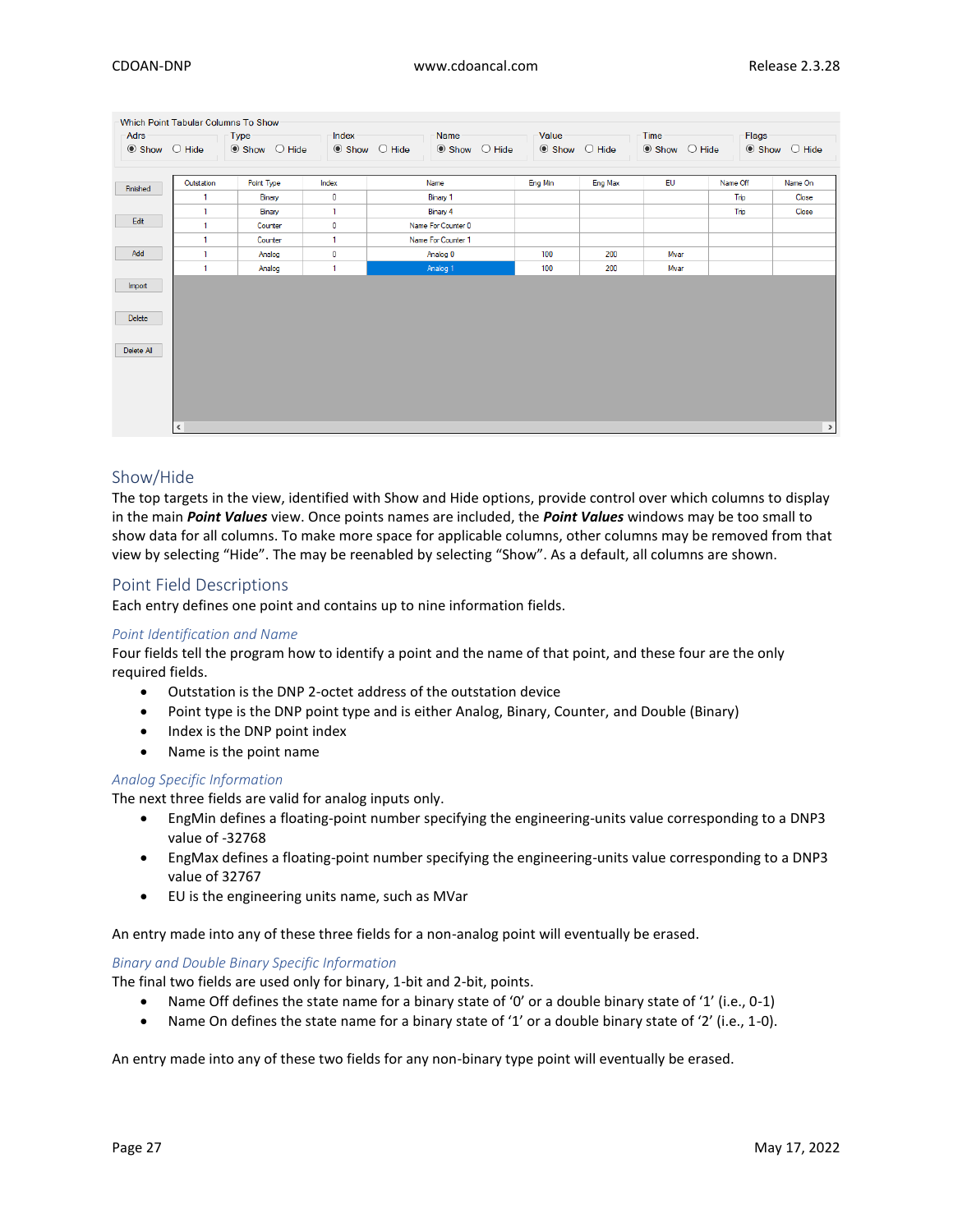## Buttons

Changes are made to the table through one or more of the buttons shown at the left of the menu

#### *Finished*

Select when done. The exit process may scan for and remove duplicates, and will remove invalid entries, such as engineering unit information for non-analog points.

#### *Delete*

Deletes all selected entries

*Delete All* Deletes all entries

## *Adding and Editing Points*

There are two ways to enter new point information:

- Add and Edit can be used to add or modify a single point
- Import can be used to import a list of points from a CSV (comma separated values) file

Any point information entered is used for display in the *Point Data* view. Point name information is not shown in the communication scrolling window.

#### Edit

#### Add

Used to add a new point, or edit an existing point. Selecting either target generates the following menu.

|                                                                           | <b>D</b> <sub>n</sub> Point Name and State/Value Descriptions |                                                                                                                   |                    | П | ×       |
|---------------------------------------------------------------------------|---------------------------------------------------------------|-------------------------------------------------------------------------------------------------------------------|--------------------|---|---------|
| Outstation<br>Index<br>Point Type<br><b>◎ Analog</b><br>$\bigcirc$ Binary | 0<br>$\supset$ Counter<br>Double                              | For Analogs - Eng Units:<br>Units for -32768:<br>Units for 32767:<br>For Binaries - name when Off<br>Name when on | Mvar<br>100<br>200 |   |         |
| Name<br>OK                                                                | Analog <sub>0</sub><br>Cancel                                 |                                                                                                                   |                    |   | $\cdot$ |

The name can be any ASCII string. However,  $\langle \cdot, \cdot \rangle'$ , and  $\langle \cdot \rangle'$  are reserved characters and, if entered, will be removed.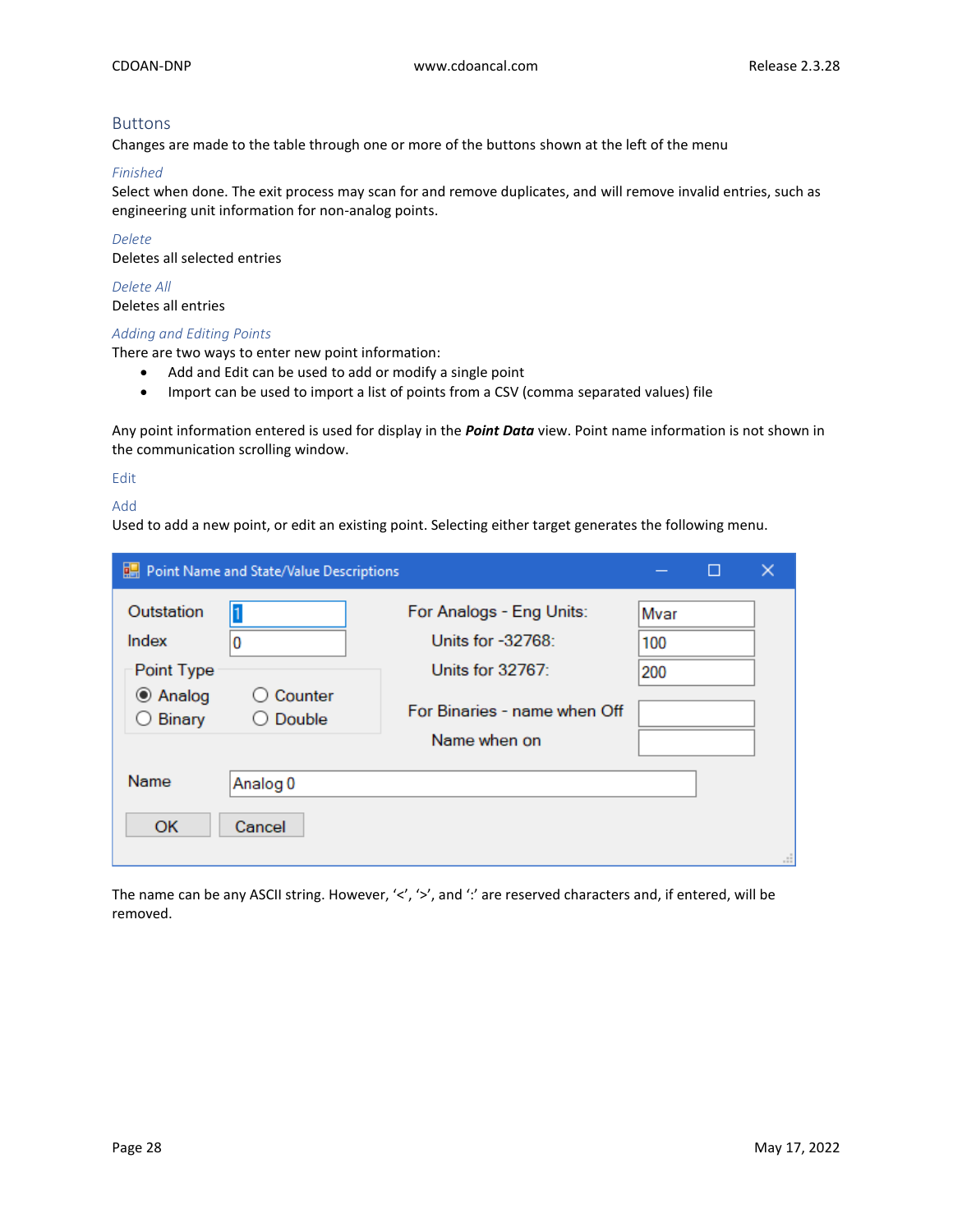#### Import

Importing point information from a set of comma delimited values is more involved. Selecting Import shows:

|                             | Import CSV File of Point Names and State/Value Information                                                                                                                                                                                                                                                                                                                                                                                                                                                                                                                                                                                                                                                                                                            |                        |                      |                           |                                                                                                                                                                                                                                                                                                                                           |                        |                        |                     | □ |
|-----------------------------|-----------------------------------------------------------------------------------------------------------------------------------------------------------------------------------------------------------------------------------------------------------------------------------------------------------------------------------------------------------------------------------------------------------------------------------------------------------------------------------------------------------------------------------------------------------------------------------------------------------------------------------------------------------------------------------------------------------------------------------------------------------------------|------------------------|----------------------|---------------------------|-------------------------------------------------------------------------------------------------------------------------------------------------------------------------------------------------------------------------------------------------------------------------------------------------------------------------------------------|------------------------|------------------------|---------------------|---|
|                             | If the outstation address is not in the CSV file, use this value                                                                                                                                                                                                                                                                                                                                                                                                                                                                                                                                                                                                                                                                                                      |                        |                      |                           |                                                                                                                                                                                                                                                                                                                                           |                        |                        |                     |   |
| Order of fields in CSV File |                                                                                                                                                                                                                                                                                                                                                                                                                                                                                                                                                                                                                                                                                                                                                                       |                        |                      |                           |                                                                                                                                                                                                                                                                                                                                           |                        |                        |                     |   |
| Field 1                     | Field 2                                                                                                                                                                                                                                                                                                                                                                                                                                                                                                                                                                                                                                                                                                                                                               | Field 3                | Field 4              | Field 5                   | Field 6                                                                                                                                                                                                                                                                                                                                   | Field 7                | Field 8                | Field 9             |   |
| Outstation                  | PointType<br>$\checkmark$                                                                                                                                                                                                                                                                                                                                                                                                                                                                                                                                                                                                                                                                                                                                             | <b>Index</b><br>$\vee$ | Name<br>$\checkmark$ | $\sim$<br>$\vee$ $\vdash$ | <b><i><u>Parts</u></i></b><br>$\vee$                                                                                                                                                                                                                                                                                                      | $\sim$<br>$\checkmark$ | $\sim$<br>$\checkmark$ | $-$<br>$\checkmark$ |   |
| Import<br>Cancel            | <b>FIELD MEANINGS</b><br>Outstation is the DNP3 2-octet outstation address<br>Point Type is the DNP3 point type<br>Analog is assumed for any word beginning with 'a', or the numbers 30 or 32 (DNP3 object groups)<br>Binary is assumed for any word beginning with 'b', or the numbers 1 or 2 (DNP3 object groups)<br>Counter is assumed for any word beginning with 'c', or the numbers 20 through 23 (DNP3 object groups)<br>- One entry is used for both current and frozen counter values<br>Index is the point index<br>Name is the point name<br>EU is valid for analogs and defined the engineering units name, such as MW<br>NameOn is valid for binary and double binary inputs<br>For binary, it defines the state name coresponding to a state value of 1 |                        |                      |                           | Double-bit binary is assumed for any word beginning with 'd', or the numbers 3 or 4 (DNP3 object groups)<br>EngMax is valid for analog points and defines the engineering value correspodning to an input value of 32767<br>EngMin is valid for analog points and defines the engineering value correspodning to an input value of -32768 |                        |                        |                     |   |

The CSV file to be imported can have 3 to 9 fields separated by commas. After import, the program must be able to assign an outstation address, point type, point index, and point name to each entry. Of these, the last three, point type, point index, and point name, must be in the CSV file. The first, outstation address, may also be in the file. If not, the outstation address contained in the entry field at the top of this menu is used.

There are five other fields that are not required, but will be processed if present. The meanings of all are described in a prior section.

- EngMin, EngMax, and EU are used for analog inputs, and
- NameOff and NameOn are used for binary inputs (1-bit and 2-bit)

Using the pull-down lists for each of the nine fields, enter the field contained in the corresponding position in the CSV file. If the CSV file has a field that is not used for this application, that field is skipped by selecting the "- - -" in the pull-down list for that field position.

Field syntax:

- Blanks are removed before and after all names. Blanks within a name are allowed.
- $\bullet$   $\leq$ ,  $\leq$ , and  $\leq$  are reserved characters in all names and will be removed
- EngMin and EngMax are floating point numbers
- The point type is converted to "Analog", "Binary", "Counter", or "Double" according to the following rules
	- o Analog is any name beginning with A or a, or DNP3 object group numbers 30 or 32
	- o Binary is any name beginning with B or b, or DNP3 object group numbers 1 or 2
	- $\circ$  Counter is any name beginning with C or c, or DNP3 object group numbers from 20 to 23
	- $\circ$  Double binary is any name beginning with D or d, or DNP3 object group numbers 3 or 4

Once all columns have been configured, select the *Import* target to select the CSV file for import.

When the import process completes, the list of points imported is shown along with any errors detected during import of the CSV file. Any name found in the CSV file with the same outstation address, point type, and point index as one already existing in the point name list overwrites the previous entry. No error is logged for this.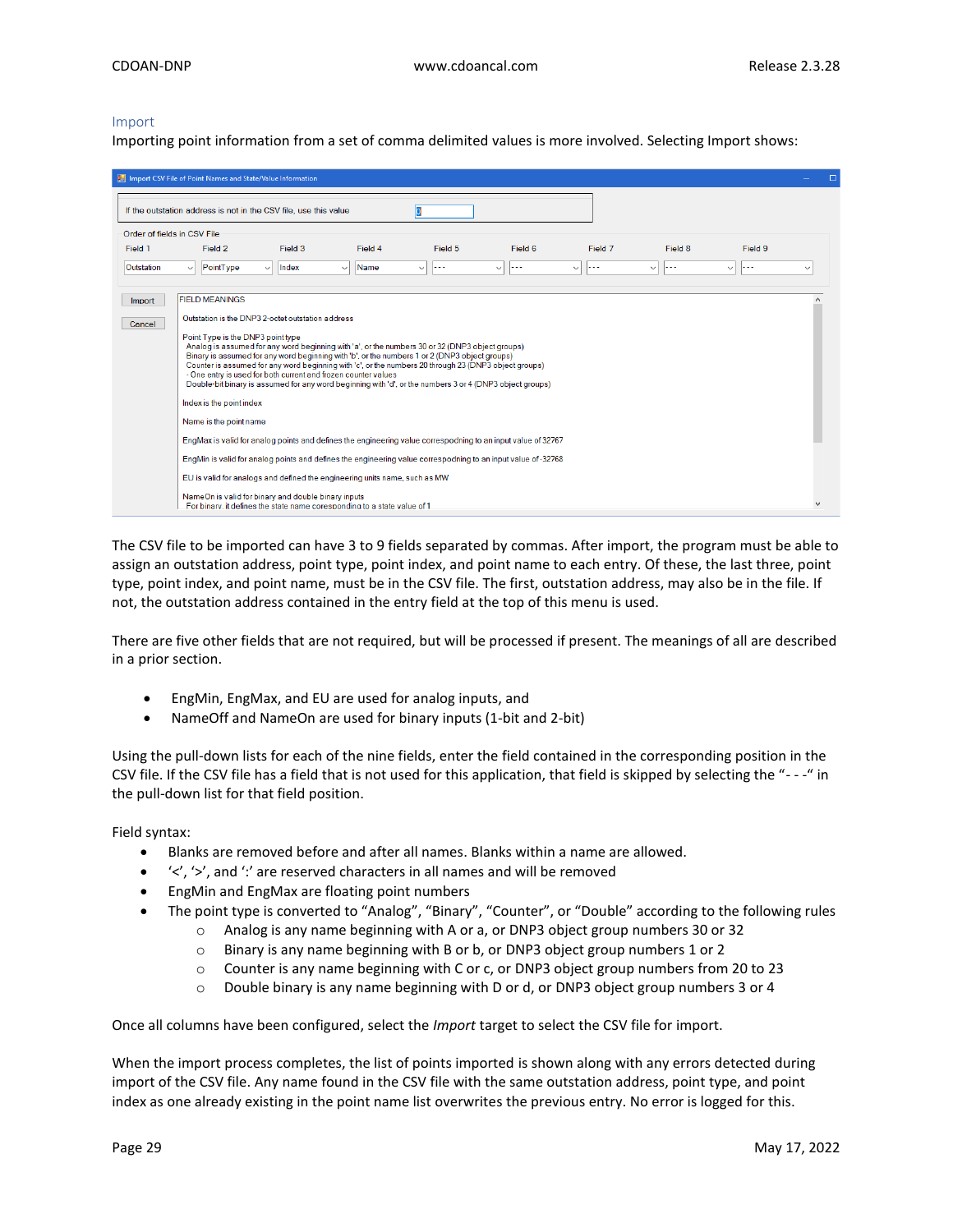| Adrs<br>$\odot$ Show $\odot$ Hide |              | Type<br>◉ Show ○ Hide | -Index          | <b>Name</b><br>● Show ○ Hide<br>◉ Show ○ Hide | Value   | $\circledcirc$ Show $\circledcirc$ Hide | Time<br>◉ Show ○ Hide | Flags    | ◉ Show ○ Hide |
|-----------------------------------|--------------|-----------------------|-----------------|-----------------------------------------------|---------|-----------------------------------------|-----------------------|----------|---------------|
| Finished                          | Outstation   | Point Type            | Index           | Name                                          | Eng Min | Eng Max                                 | EU                    | Name Off | Name On       |
|                                   | $\mathbf{1}$ | Binary                | 1               | Binary 1                                      |         |                                         |                       |          |               |
|                                   | $\mathbf{1}$ | Binary                | 4               | Binary 4                                      |         |                                         |                       |          |               |
| Edit                              | 1            | Binary                | $\overline{7}$  | Binary 7                                      |         |                                         |                       |          |               |
|                                   | $\mathbf{1}$ | Binary                | 10 <sup>°</sup> | Binary 10                                     |         |                                         |                       |          |               |
| Add                               | 1            | Binary                | 13              | Binary 13                                     |         |                                         |                       |          |               |
|                                   | 1            | Binary                | 16              | Binary 16                                     |         |                                         |                       |          |               |
| Import                            | -1           | Binary                | 19              | Binary 19                                     |         |                                         |                       |          |               |
|                                   | 1.           | Binary                | 22              | Binary 22                                     |         |                                         |                       |          |               |
| Delete                            | $\mathbf{1}$ | Binary                | 25              | Binary 25                                     |         |                                         |                       |          |               |
|                                   | 1            | Binary                | 28              | Binary 28                                     |         |                                         |                       |          |               |
|                                   | $\mathbf{1}$ | Binary                | 31              | Binary 31                                     |         |                                         |                       |          |               |
| Delete All                        | 1            | Binary                | 34              | Binary 34                                     |         |                                         |                       |          |               |
|                                   | $\mathbf{1}$ | Binary                | 37              | Binary 37                                     |         |                                         |                       |          |               |
|                                   | 1            | Binary                | 40              | Binary 40                                     |         |                                         |                       |          |               |
|                                   | $\mathbf{1}$ | Binary                | 43              | Binary 43                                     |         |                                         |                       |          |               |
|                                   | $\mathbf{1}$ | Binary                | 46              | Binary 46                                     |         |                                         |                       |          |               |
|                                   | $\langle$    |                       |                 |                                               |         |                                         |                       |          | $\rightarrow$ |

All errors detected in any given CSV file line are shown at the bottom of the menu followed by the line from the CSV file where the error was detected. A line with any error is discarded. Lines without errors are processed.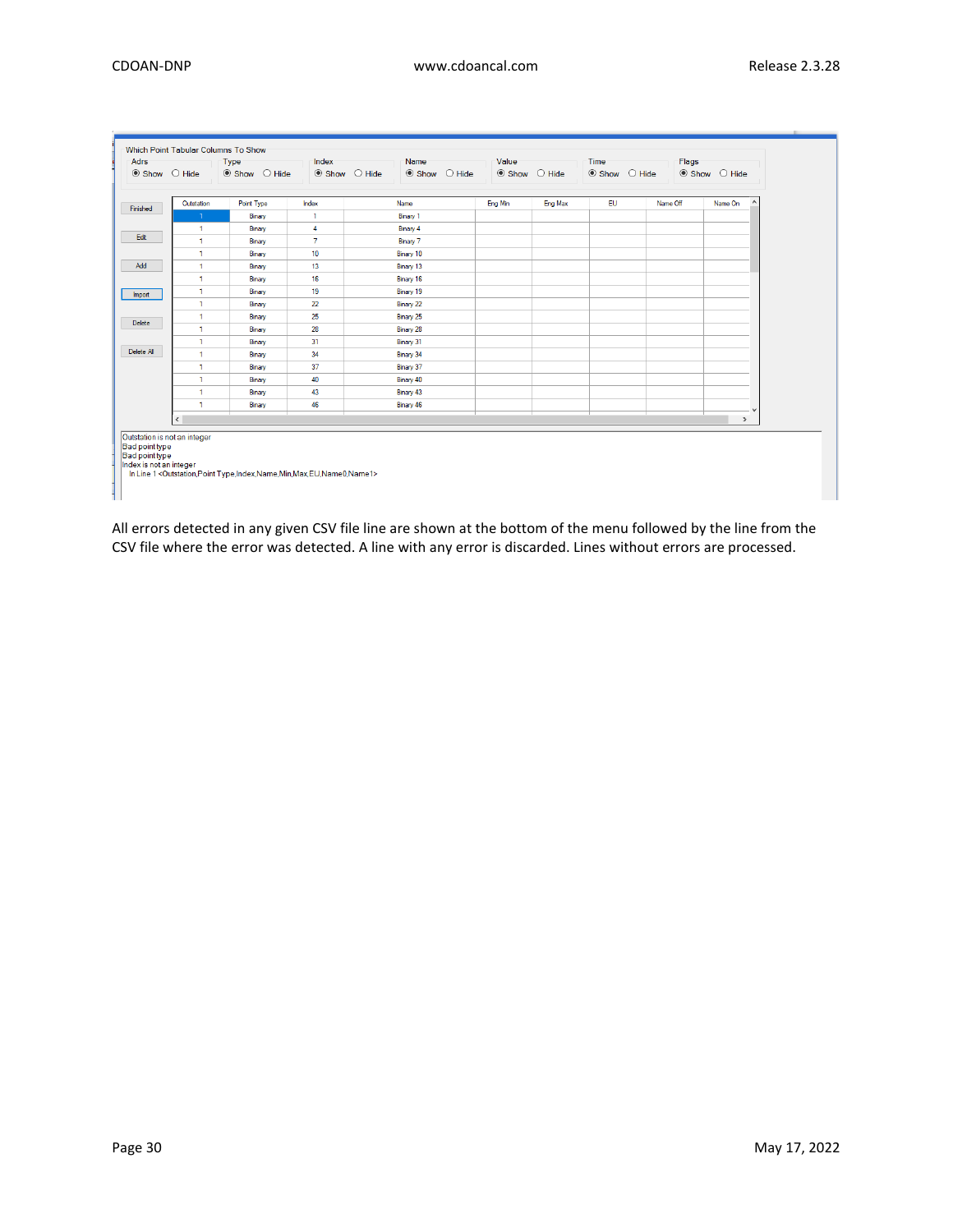

The Trend view plots values for up to four points. Each sample plotted represents the average value detected over a five-second period. Although value changes are processed as detected, the trend graph is only updated once every 15 seconds.

Each point is identified by name, outstation address, point index, and point type.

The name is entered by the user for informational purposes only

The Trend supports plotting of analog, binary (single and double inputs), and frozen counter points:

- Each analog value plotted represents the average over a 5-second period
- Each binary value is a weighted average, giving extra weight to brief momentary changes so that fast trip/close changes can be viewed. This is shown by a bump in the plot that may not show a complete transition from '0' to '1'. For an example, see the top of the red graph.
- Frozen counter values represent accumulations. The value plotted is the difference between successive readings. A new value is calculated when the reported value changes, or on the poll after a freeze is detected. An initial frozen counter value is not plotted until the second change (or freeze) occurs.

# <span id="page-34-0"></span>Trend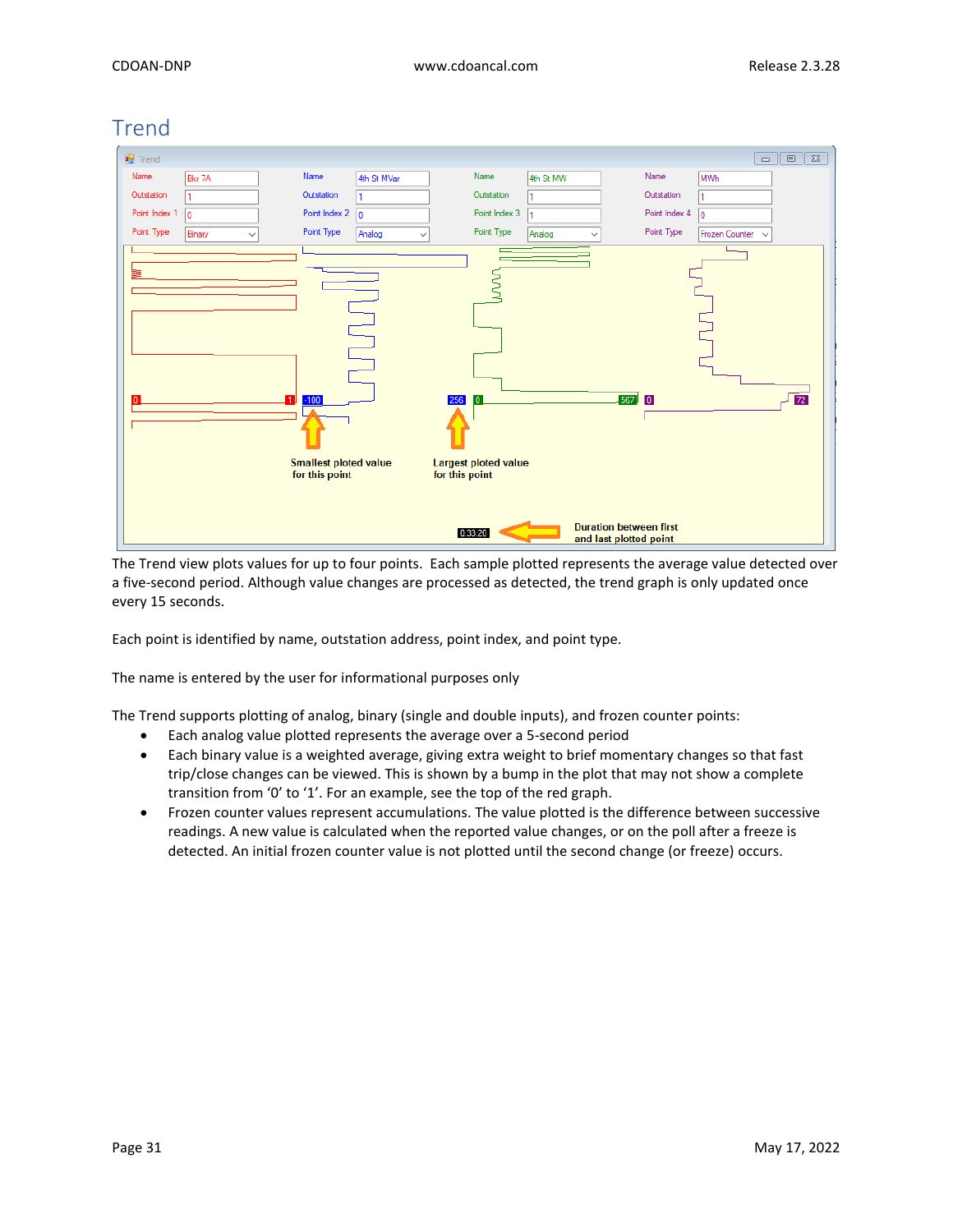There are two ways to activate a point in one of the four columns:

1. Enter outstation, point index, and point type on the trend display. Then right-click one of the enterable fields. An inactive point is shown with at least one of the fields displayed with a gray background. Once active, all fields are shown with a white background

| <b>P</b> Trend |                                      |          |  |
|----------------|--------------------------------------|----------|--|
| Name           | 4th St MVar                          | Name     |  |
| Outstation     | 1                                    | Outstati |  |
| Point Index 1  | $\mathbf{1}$                         | Point In |  |
| Point Type     | Analog<br>$\checkmark$               | Point Ty |  |
|                | 4th St MVar<br>Activate<br>Yes<br>No |          |  |

2. Right-click on a point in the point values view (as shown previously)

A point's background in the point view is shown in the color used to plot that point in the trend view. The background is white for all other (non-trending) points.